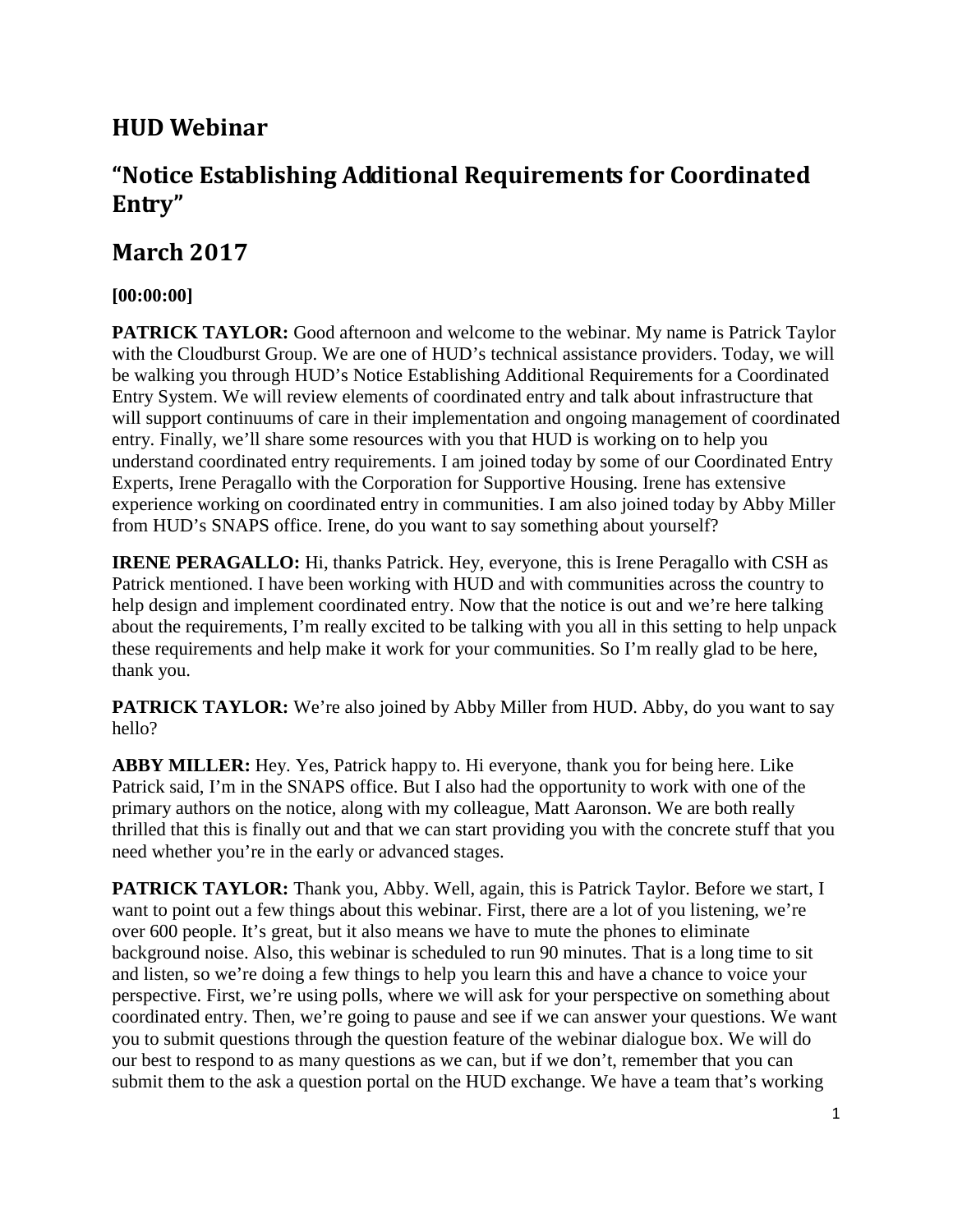to turn those around for you. Now, the last thing I want to ask of you before we go to session objectives in our first poll is that you dedicate this period of time to focusing on the webinar, which is so much easier if you close your e-mail and toss your cell phone in the drawer. If you're like me, you're always juggling a million things, but today treat yourself and do just this one thing.

**IRENE PERAGALLO:** Thanks Patrick, for those set reminders. Hi everyone, again this is Irene with CSH. Our hope is that you find information useful and engaging, and that the next 90 minutes that you spend with us are going to be well worth it. If we succeed, then you will be able to describe the goal of coordinated entry, identify its essential elements and know what's available to you in terms of resources and where to find them. Okay, why don't we get warmed up with the poll questions?

**PATRICK TAYLOR:** So, we're going to go to our first poll, which is about where your status, current status is, of your coordinated entry process. Let me open that up for you. If you can just take a few seconds to choose what best describes the current status of your continuum's coordinated entry process. I'll give you just a few more seconds here to respond. Okay, I'm going to go ahead and close so we can see the results and share those results with you.

#### **[00:05:00]**

It looks like about 39% of you have implemented something. Another, about 30% have implemented most aspects of coordinated entry and about 25% of you are just getting started, and congratulations to the 8% of you who are done.

**ABBY MILLER:** Thank you, Patrick. This is Abby Miller again for those of you just joining. I'm in the HUDS SNAPS office and I'm joined by Irene Peragallo from CSH and Patrick Taylor from Cloudburst. So actually those results are pretty consistent with what we saw on Monday when we gave our first webinar. So we're looking at a solid 20% to 25% of folks who are just getting started. This interestingly enough, 8% again, of you who feel that you're done and you're just checking to make sure you've done this right. Chances are, you're the folks that we've been learning from for a while.

Before we go into the content, I want to make sure that you're aware of what's already out there to help you, and what's coming. To emphasize that this webinar is only a piece of what you have or what you will have to assist you when you implement this. Particularly for those of you who are just getting started, this is not a time to freak out or go paralyzed. We have resources for you, including today's webinar. The Self-Assessment is a great place to start; it's the first link you see here. We posted that through the HUD exchange when the notice was published. Then we also anticipate the release of other tools. One of particular note is that second one up there, the toolkit of community samples. So the National Alliance to End Homelessness, their center for capacity building is going to be hosting on our behalf this toolkit. So basically, if you wish that you could see actual examples of different communities, policies and procedures, assessment tools, prioritization protocols. You are in luck, we have gathered nearly 200 examples from your peers, and those are going to be posted for you to use as you work within your continuum to craft your own. Then, as an addition to that toolkit, there is going to be a guidebook that basically has a chapter per element, like the way that we talk about them today you will see. There's going to be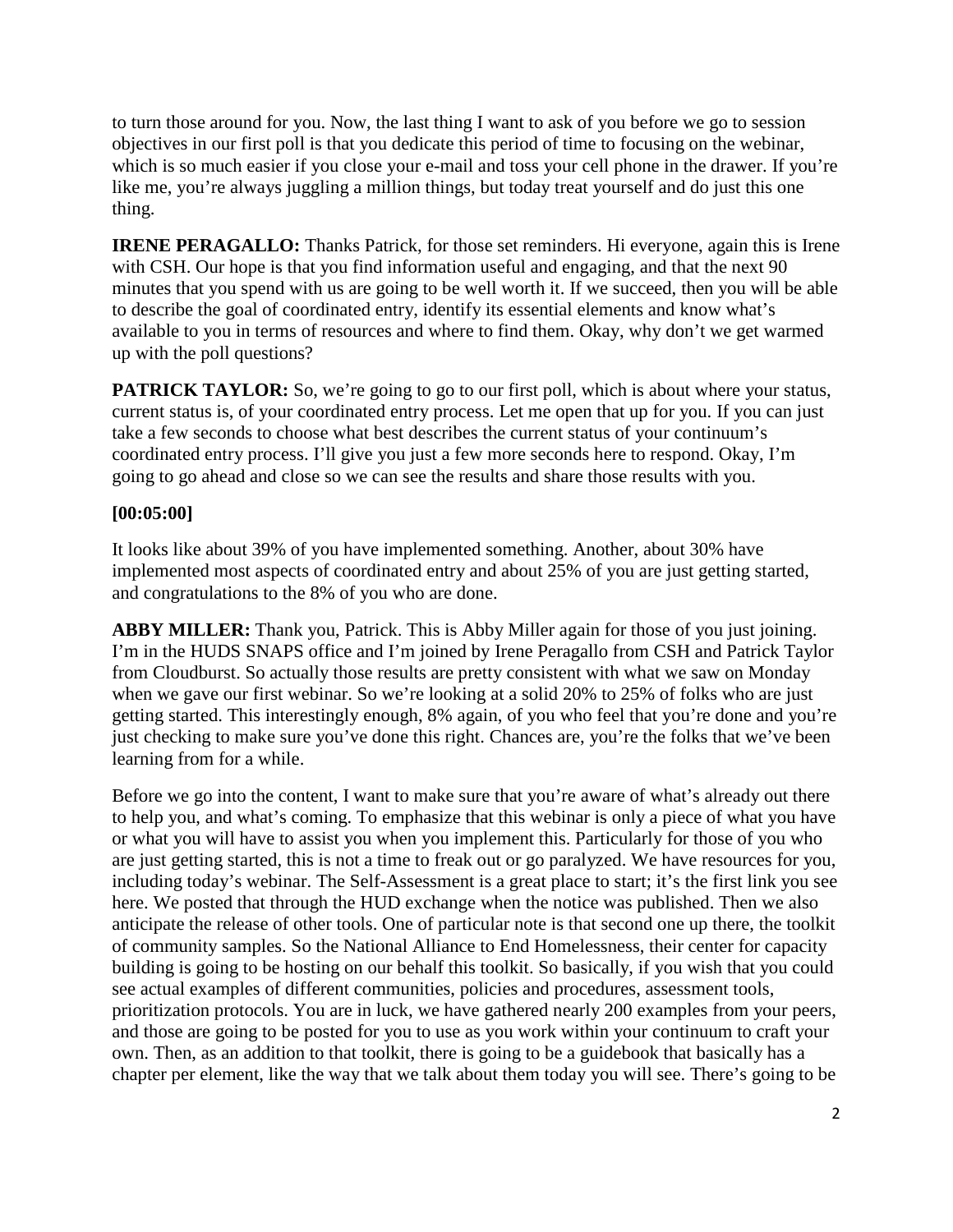an implementation guide of policies and procedures templates, a guide to data management and other things that you need. As we hear from you of what you need, we will be developing more.

So, before we get into meat, I want to just do a quick context for you of how we got to this particular notice. The first thing to know is that we did not invent this concept of coordinated entry. It took – we, HUD, took a practice the communities were proving worked and we started rolling out requirements and recommendations so that other communities could re-work themselves to be more effective. Those first requirements took form in the 2012 CoC Program Interim Rule, and we just had a set of very basic requirements in that. Then the ESG Program Interim Rule also required ESG recipients themselves to participate. Then, as we learned more about how best to prioritize our resources, we released the prioritization notice in 2014. That recommended the guidelines for how CoC has prioritized the PSH. Then we updated that in 2016 to correspond with the new chronicle with this definition. But before that, in February of 2015, so almost exactly two years ago, we put out the Coordinated Entry Policy Brief, which really signposted where we wanted to go. It identified qualities of an effective coordinated entry, defined a role for coordinated entry, and a broader system of pairing. In the last two years, between the brief and this notice that we're talking about today, we've been working with TA providers and learning from communities to understand what's working, what isn't, and make decisions about what's absolutely necessary to have an effective coordinated entry, and which things we should provide more nuance, so that you have the flexibility you need. So hopefully we struck the right balance.

**IRENE PERAGALLO:** Thanks for that really helpful context and background, Abby. So on your screen now, I'm showing roughly how people might move through coordinated entry. What coordinated entry might look like in the context of a system. So this graphic is aspirational. Your system might not look like this today, but you can see how coordinated entry is not just the access point or entryway into the crisis response system. It's also a process with an intentional flow of

#### **[00:10:00]**

participants from initial triage through housing and service projects, until people are in permanent housing. As you can see here, this is a well-functioning coordinated entry, where many households are diverted from homelessness altogether, or receive targeted prevention and may never have to enter the crisis response system at all. Which means that the crisis response system can operate more effectively for households who really need it. But what else does the graphic tell us? It gives you a sense of how your system's components fit together to end homelessness as quickly as possible. I know you're used to seeing these component types, but what might be new is seeing how they interact with each other, or rather how they should interact with each other. As you work in your CoC, you will have to figure out how your system currently works, find the parts that result in cycling between projects and not exiting the housing, and start working to plan more intentional pathways through the system so that people don't get stuck. The other thing that this graphic tells us is that our focus on quickly housing people means that projects are there to play a role in that re-housing and not to operate in their own silo. That means no longer asking the question, "Should we accept this household into our program?" And instead asking, "What is best for this household to quickly end their housing crisis?" Changing the question you're asking will help you focus on the household who has been in your system the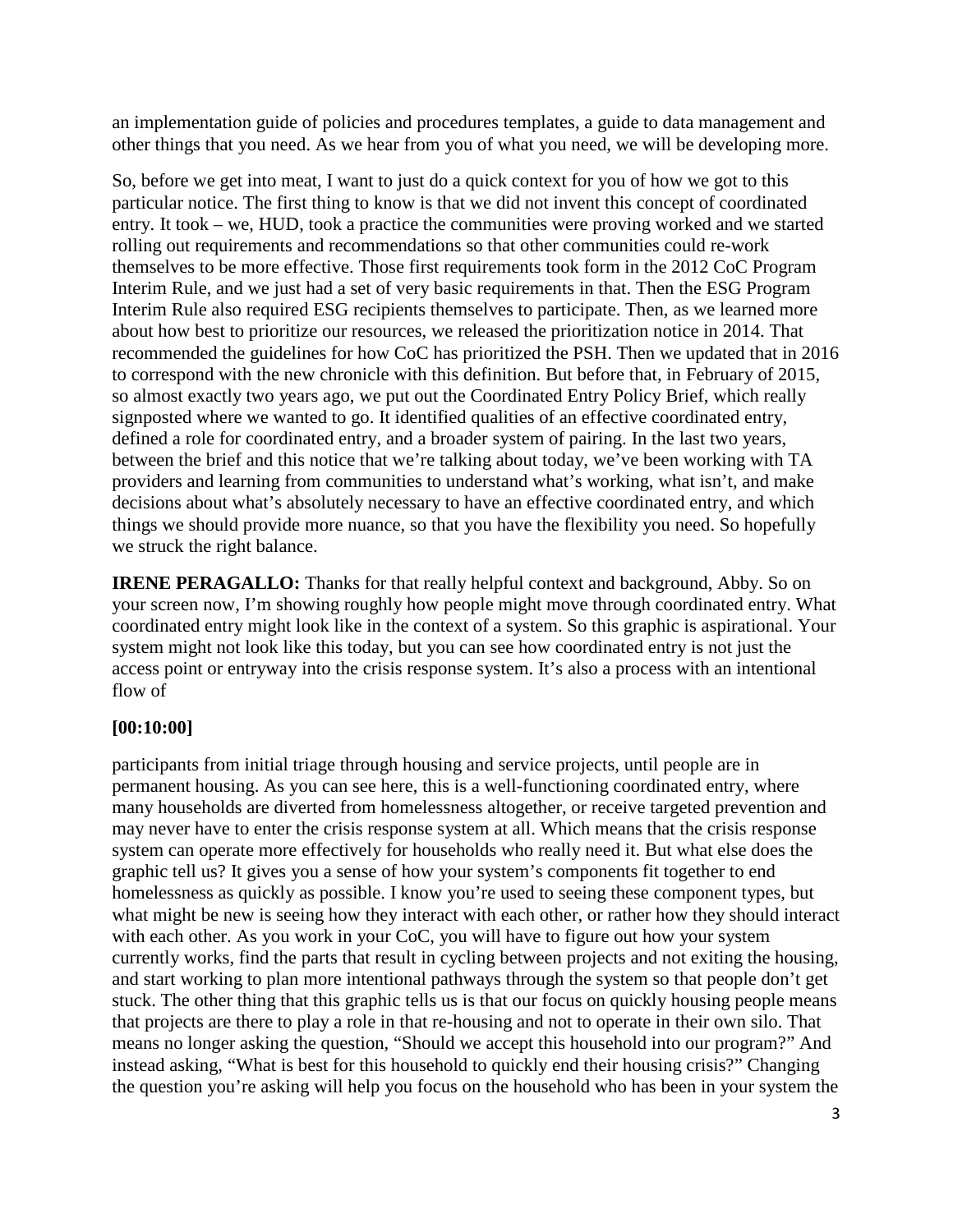longest and the participants with the greatest need or the highest vulnerability. So these can prioritize them for permanent supportive housing or other programs that can meet their needs.

With this basic context in mind, I have a short video for you that highlights the importance of coordinated entry, or the people we are trying to serve. The following video created by CSH is a personal account of the impact and potential of coordinated entry. As told by Heather Muller of CSH who worked closely with the Houston Continuum of Care, on their Coordinated Entry implementation. So now, why don't we take a few minutes and watch this together?

#### [Video Begins]

**HEATHER MULLER:** Thank you very much. So I just would like to take the opportunity to talk with you just for a couple of minutes about coordinated access. Not so much the technical aspects of coordinated access, but more of the possibility of coordinated access, and that what if's of coordinated access. A bit of context for you to understand the nuts and bolts of how coordinated access works in Houston is important though. This Mr. Jean [ph 00:12:27] Jaquette, and that's the last time that I will say his name like that. When I met Mr. Jean Jaquette, he told me just go with Jean Jacket it's easier. So Jean Jacket/Jean Jaquette's results. So this is Mr. Jean Jacket, he's a Veteran, he is 61 years old. This is his HMIS dashboard. HMIS is Homeless Management Information System. It's the database that's in every community in and across the country, to manage and track all of the services of people who receive, or that are accessing those services through the Homeless Response System. As you can see in the box on the righthand side, the red box, whether you can see the details or not it doesn't matter. If you see how big the box is relative to the entries in HMIS, these are all the services he received in the first two years that he has been on the system. So he entered in 2011 and for two years he bounced around receiving emergency services primarily. Shelter, day shelter, transitional housing; nothing was really sticking. Nothing – he never ended up in a permanent housing option, and I can assure you that none of us that were working in that system had any idea that this was happening to him. So why does this happen? Because he was operating in this system. The orange boxes at the top there represent all the points of entry. Places where people start their journey through our homeless response system in Houston, and all of the gray boxes in the room represent the housing options that people might end up in. Now a real clear streamlined system as you can see here. No real rhyme or reason why anybody ended up in one housing option versus another housing option. Additionally, each of those gray boxes or housing options represents an associated housing type. So that's why you're dealing with this \$1,500 a year. Referrals to which box matters tremendously. At the end of the day, it was – there's no wonder sort of why Mr. Jean Jacket was stuck in our system and how come that we didn't do anything about it. So what did we change when we got coordinated access on the table? What we started with was when someone touches one of those points of entry, when people come into our system, we started talking about permanent housing now. We're talking about permanent housing options immediately. Addition to that, in Houston, we talk about opportunity with them. If you want to secure housing, you need income to make it into housing. So both of those conversations happen right off the bat. What we first do is we assess people, so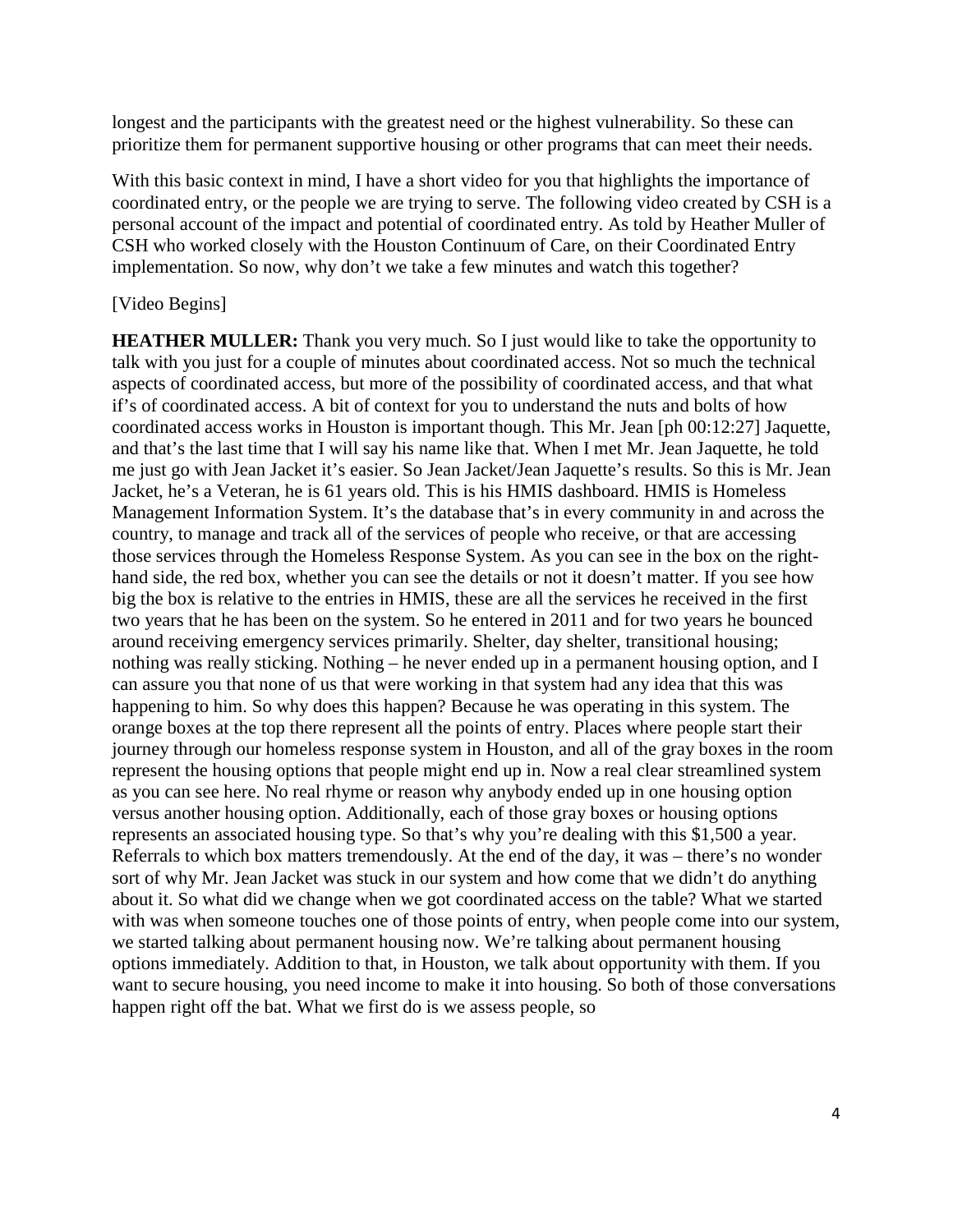#### **[00:15:00]**

which type of housing would be the best fit for them in their homelessness. Then we scan our system for all – any open units within our system that that person might be a good fit for. Then we refer the folks to the open units and lastly we connect individuals with what we call housing navigators. Those navigators make sure that we're not just referring into that housing. We're making sure that everyone ends up in the housing unit that meets their needs as quickly as possible. We're doing all of this electronically, so this is all happening in real time. So we can stretch those at the weighing scale as much as we can and make this possible, as tight as possible. But, for Mr. Jean Jacket, as fast as possible was about a year and a half after I met him. The first assessment in 2015, like I said, it took about a year and a half? Because Mr. Jean Jacket was a bit reluctant to buy into this whole housing deal and evidently it wasn't an attractive option for him, and he was on a pretty significant substance use issue. But we agreed we'll stage the next things, we'll check in with each other in a couple of weeks. I did a – you would say I did a lot of nagging. This is Mr. Jean Jacket as of last week. I ran over to his apartment complex to see how things were going and he allowed me to take a picture of him in front of the mailboxes of his apartment complex to share with you all. As of today, I just got this earlier and I didn't believe this. As of today, June 9, 2016, Mr. Jean Jacket has been housed for 309 days.

#### [Video End]

**ABBY MILLER:** All right, and that was a cheering that you were just hearing in the background. I want to thank you so much for playing that video, Irene, and allowing us to have access to it today. I think the thing that I love about it so much is that it holds in the front of our minds the reason why this matters so much. We are talking about requirements and that can feel very reg-heavy, but what we're talking about is all work in the service of re-housing people quickly so that they can get on with their lives. So I just want everybody to hold that in the front of their minds. To get back to the reg part of it, though. We do have a finite amount of time to do the work. HUD expects you all to – well, CoCs in particular, to implement coordinated entry according to the requirements by January 23, 2018. That's 12 months from when we published and almost exactly 10 months away from today. If you've had a chance to read the notice, you know that that represents potentially a lot of work depending on where your CoC is in implementation. So with the rest of our time today, we're going to be walking through the elements of coordinated entry but not doing it in such a way that it replaces the need to read the notice. We have provided you with self-assessment that outlines requirements, recommendations and considerations, and then the notice itself. So please do read that notice and use the selfassessment. What you're getting today is the selection of critical aspects and some of the more complicated pieces with some information about effective practices, considerations that will help you think them through. So I think I'm turning this over to Irene to talk about some terms and concepts.

**IRENE PERAGALLO:** Thanks, Abby, I appreciate it. Thanks for allowing us to share that video. So as we jump in, I think it's full to further understand some of the commonly used concepts and terms that we think are important for you to know. So the first is coordinated entry process. Many people use different terms, whether it's coordinated entry, coordinated assessment, centralized intake – but for our purposes, we'll stick to coordinated entry, but the terms are essentially interchangeable. We also say affirmative marketing and outreach. This is an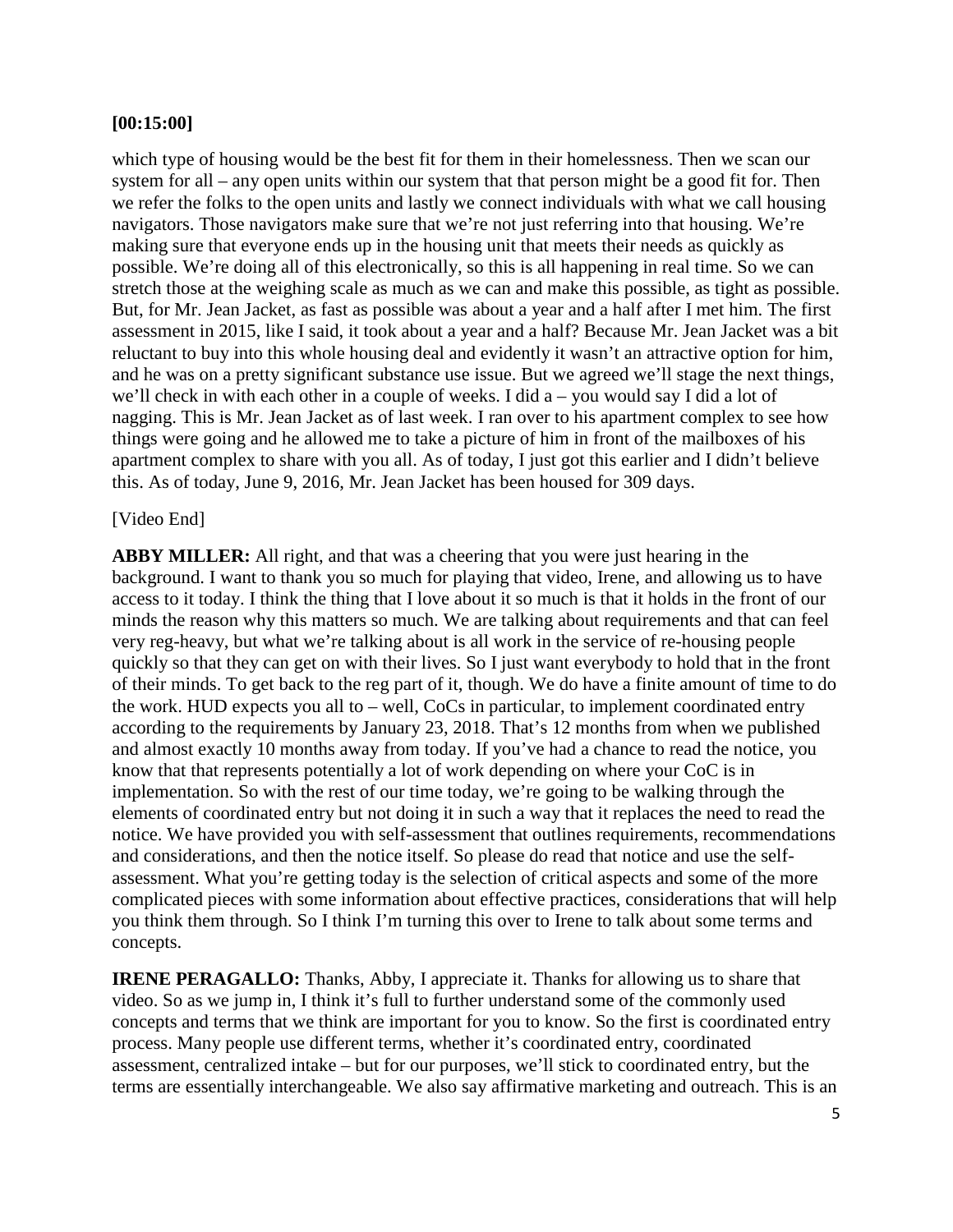important concept that makes sure that we're taking proactive steps to tell the community that we serve all eligible persons. The requirement is found in CoC and the HUD program in our rules, and as a brief recap, we have protected classes under the fair housing act and other civil rights laws, which include race, color, national origin, religion, sex, age, familial status and disability. Then the equal access rule also covers perceived or actual sexual orientation, gender identity and marital status. Access points: Access points are all the places, whether they're virtual or physical where an individual or family in need of assistance accesses the coordinated entry process. These could be centralized, phone based like two in one, virtual, no wrong door approaches or

#### **[00:20:00]**

HUD models, or even a hybrid, some combination of all of these. Assessment, now assessment is often referred to as a specific tool, but also as a process. The short story is that it is both. It can refer to one or more standardized tools that ask a range of questions about housing barriers. It's also a process in the sense that tools in question don't have to be asked all at once and instead can be phased to progressively engage a person to fit, and to make sure that we're not asking things that aren't necessary for a particular phase. Coordinated entry policies and procedures indicator requirements that CoC has to document these elements in written policies and procedures. We'll talk much more about this throughout the webinar today. Prioritization refers to the process of ensuring persons with the greatest need or vulnerability are served first. Prioritization policies have to be established by the continuum of care with input from all community stakeholders. Finally, you will notice from reviewing the coordinated entry notice that HUD has established these requirements at the CoC level. Although coordinated entry requirements are associated with the CoC and not individual projects, the CoC is made up of individual projects who are required to participate. So there is a direct impact on projects. It may be helpful for you to consider throughout this webinar the role of individual projects in forming and carrying out coordinated entry at your CoC.

Okay, so let's dive on in and talk about our first of our core elements of coordinated entry, which is access. Access points must cover and be accessible throughout the entire geographic area of the CoC. What does that mean? Williams, Wisconsin as an example; and we're literally using Wisconsin because we couldn't find an entry map that sits well on the slides, so there's no need to read into it or to feel too jealous. So let's say that you are Racine CoC. If you are a single CoC, you have to have one coordinated entry process covering your whole geographic area. However, for a CoC such as valid State CoC's where your geographic area is very large, the process may establish referral zones within the geographic area designed to avoid forcing persons to travel or move long distances in order to be assessed or searched. This is all totally appropriate and fine. Regulations do not prohibit multiple CoCs from joining together and using the same coordinated entry process. So in this example, maybe the balance of State and the Milwaukee CoC decide that they want to work together, that's okay. We know this gives a lot more detail about what you need to document in your policies and procedures to make sure to read that if you're considering creating a multi-CoC coordinated entry implementation.

**ABBY MILLER:** So, Irene we also had a lot of questions about access points on Monday, and I'd love to voice a few of those that you can speak to. The first is  $-$  so I see here on the slide, the same assessment approach has to happen at all access points. But we need to be clear what do we mean by an access point? So one of the questions we got is where is the balance of State CoC,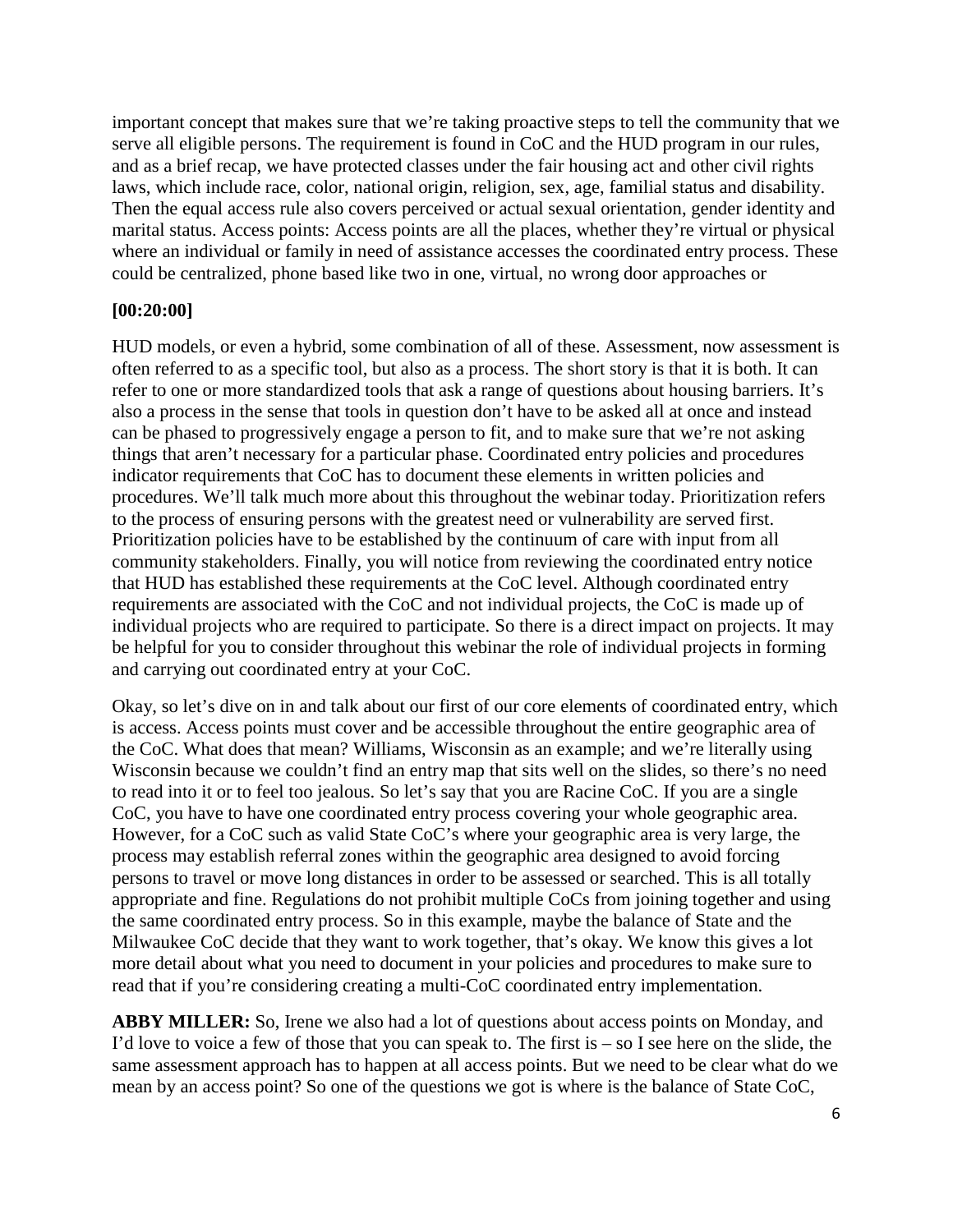there is no way we can use centralized physical locations, you know, what does it look like? Then also I thought you could have different access points for different populations. Is that still true?

**IRENE PERAGALLO:** Awesome, absolutely. I will address those to those as we continue. So as we mentioned, coordinated entry has to offer the same assessment approach at all access points. That means that all access points must be usable by all people who may be experiencing homelessness or are at risk of homelessness. A household shouldn't be steered toward a certain project just because they presented at a particular access point. That's particularly important to note for communities where maybe you're operating an access point in the same local location as your biggest emergency shelter. The services that you provide in that shelter are separate from the access function you are providing.

Now, for larger places like the CoCs who asked on Monday, you're probably using a virtual or phone-based system, maybe in response to some physical location. The important point is that wherever someone calls or shows up, they get the same information, the same options and the same setup. To address your second question about the different access points. The coordinated entry process may have separate access points, variations and assessment processes, if you decide that that's necessary to meet the needs of a certain population. So you can see here the five populations that may need a separate access point: Adults without children, adults accompanied by children, unaccompanied youth, households fleeing domestic violence, dating violence, sexual assault, stalking or other dangerous or life-threatening conditions including

#### **[00:25:00]**

human trafficking and persons at risk of homelessness. So, for example, you might want a dedicated access point for unaccompanied youth that feels safe and accessible, so that youth are more likely to access the coordinated entry. I also want to highlight that ESG-funded prevention must be a part of coordinated entry. But given how different the needs and the process may be for those households, it may make sense to have a separate access point for them as well. So keep in mind that all access points must be usable by all people even if you choose to set up a more specialized access point.

I think another question we got a lot on Monday was about Veterans and we don't see them here on the slide, Abby. So can you tell us a little bit more about that?

**ABBY MILLER:** Yes, definitely. We saw the question about, "Can you have a dedicated access point for Veterans." Veterans are not one of the sub-populations for which you can have a specialized access point, as you can see on the slide. But we know that lots of communities have really strong partnerships with the VA and VA outreach teams, medical center staff. They might already be conducting assessments or even making direct referrals to CoC providers. This approach is okay as long as the coordinated policies and procedures allow it. So what that means is that it has to be a discussion and a decision by the continuum, working with Veterans service agencies and the VA, to make that choice. So what we don't want to have happen though, and Irene has reinforced this point a couple of times, that all access points have to be usable by all people. So we would not want a homeless Veteran to show up at a specialized access point.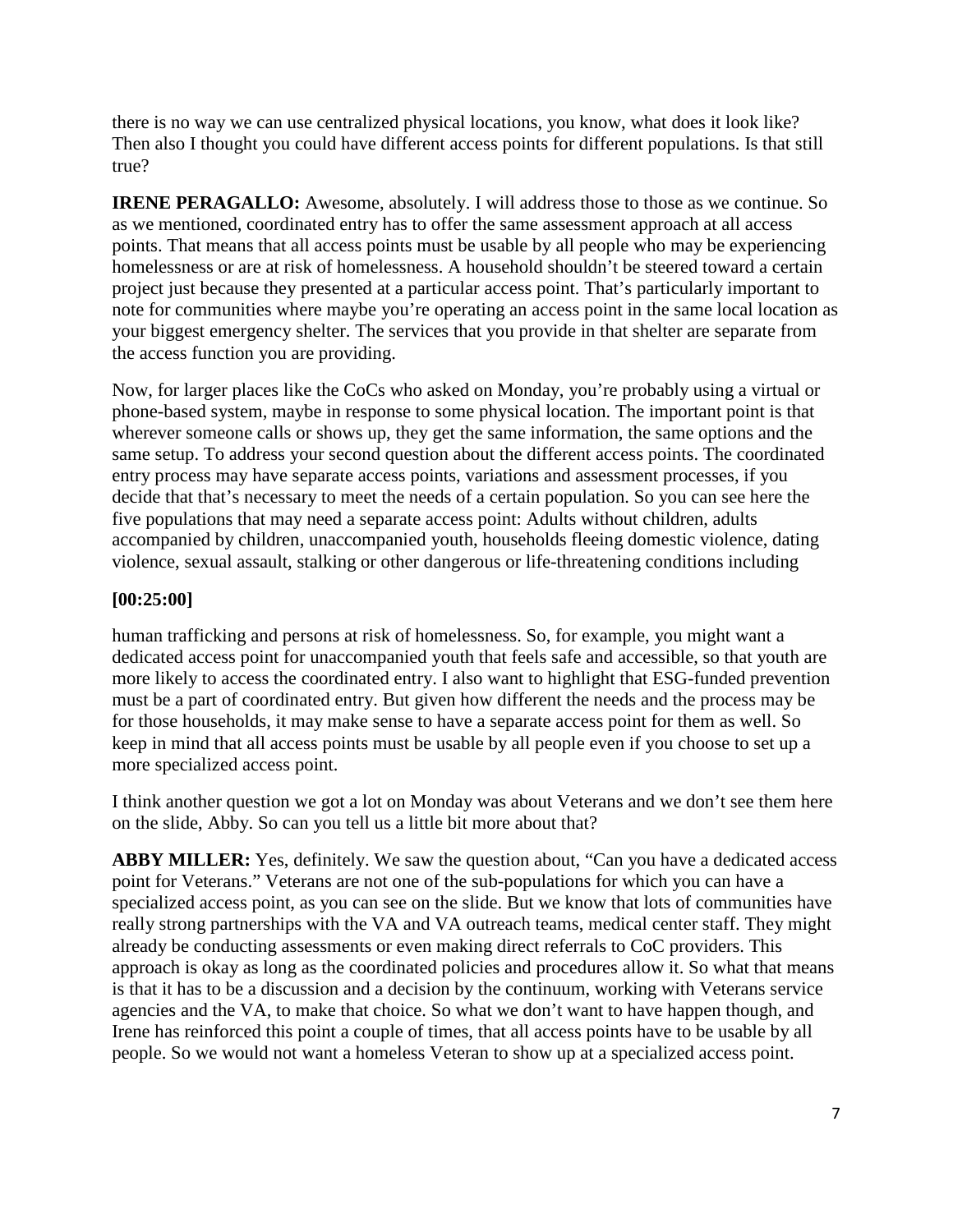Like let's say this is a single guy who identifies as a Veteran, shows up to a family-designated access point. What we don't want to have happen is that the staff at that family access point turn the Veteran away, or send him to the VA to get an assessment done, at which point the VA looks and says, "Oh, well this Veteran actually is ineligible for services" and then sends him back to the main coordinated entry. That's the kind of ping-ponging that we're trying to eliminate with coordinated entry.

So what you would want to have happen is that that guy shows up at a family-specific access point, but because all access points have to be able to accommodate all people, they would still initiate an assessment for him, get a hold of the VA. If it turned out that he was eligible, maybe the VA partner completes the assessments. But that it's a very concerted decision and people are not bouncing around in the system.

**IRENE PERAGALLO:** That's great, Abby. Thank you so much. I want to pause here and remind folks that you can submit your questions in the dialogue box, in the question box, so we can try to respond anything that's confusing, or if you need more clarification so far, we'll be pausing to take some of those questions in a few moments. But moving right along to some additional requirements of access. So we're going to spend a little bit of time on this slide. Let's talk about emergency services first. The coordinated entry process must allow emergency services which includes all domestic violence, emergency services hotlines, drop-in service programs and emergency shelters to operate with as few barriers to entry as possible. Also, a household must be able to access emergency services independent of the operating hours of the coordinated entry's intake and assessment process. That doesn't mean that a CoC can't use coordinated entry to prioritize emergency shelter beds, but if that process is creating a bottleneck or resulting in empty crisis beds, then that isn't operating in the true intent of coordinated entry. Homelessness prevention. CoC access points must be easily accessed by individuals and families seeking both homeless or homeless prevention services. Prevention must be part of coordinated entry, and coordinated entry must be designed to support persons at risk of homelessness. Marketing and accessibility. CoC written policies and procedures for coordinated entry must include a strategy to ensure that coordinated entry process is available to all eligible persons regardless of race, color, national origin, religion, sex, age, familial status, disability, actual or perceived sexual orientation, gender identity or marital status. You all noticed we will reinforce this throughout this webinar. These written policies and procedures must also document steps, the steps taken to ensure the access points, this is the physical location, are

#### **[00:30:00]**

accessible for individuals with disabilities and they should document the steps taken to ensure that there is effective communication with individuals with disabilities. They also have to document what the reasonable steps being taken are to offer coordinated entry process materials, or participant instructions in multiple languages to meet the needs of minority or ethnic groups, or groups of limited English proficiency. Safety planning. The CoC has to have specific written coordinated entry policy and procedure to address the needs of individuals and families who are fleeing or attempting to flee domestic violence, dating violence, sexual assault or stalking, before seeking shelter services from a non-victim services provider. This is important. If someone is fleeing DV but accessing the crisis response system through a non-victim service provider, your safety planning protocol within your coordinated entry has to define the interaction and the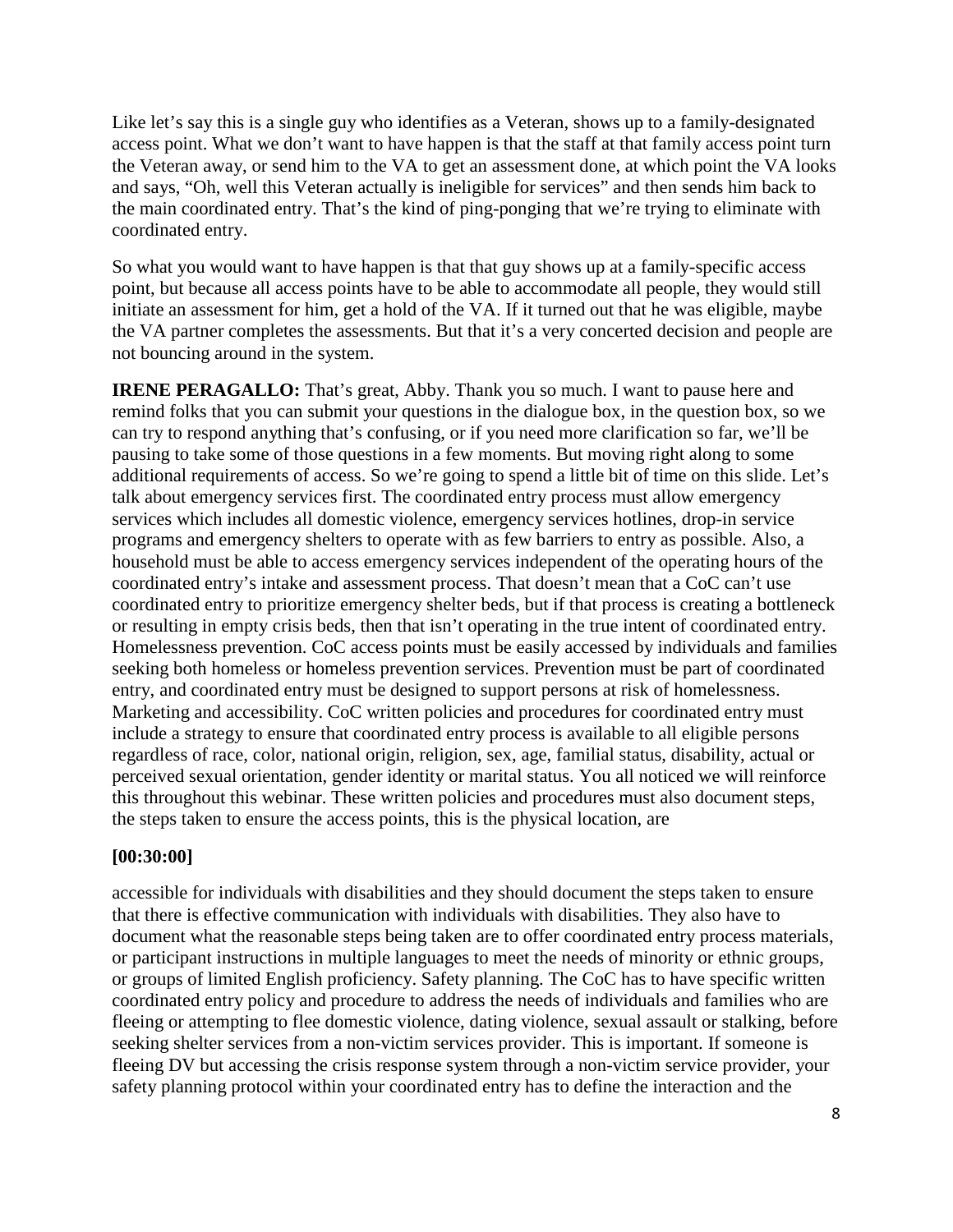coordination between those providers so that the person with the emergency needs has those needs being med. Street outreach. So written policies and procedures must also describe how street outreach efforts funded under ESG or in the CoC program are being linked to the coordinated entry process.

The notice specifies several coordinated entry requirements that have to be documented in your continuum's coordinated entry policies and procedures. During today's presentation, we're going to continue to call out those instances. There is a symbol in the right, top right corner of this slide and that's all we are drawing your attention to aspects of coordinated entry but how it requires to be documented in written policies and procedures. So that little brown, it might look orange depending on your computer, GPS-looking symbol. It kind of looks like there's a pin being dropped, well we've dropped a pin next to those requirements wherever they appear in the presentation.

**ABBY MILLER:** Yup, and then in keeping with the same flagging of requirements, you're also going to see our little notebook throughout this presentation where there are things that you have to write down. Writing down does not mean that you just write it down and you're done. It means that when you're writing it down you are codifying decisions that have been made across your continuum, that folks are going to be mutually held to.

So the first is documenting a process ensuring access to emergency services when coordinated entry is not open or available. Next, documenting how the CoC is ensuring accessibility to households with disabilities. Third, documenting how you are addressing the needs of households fleeing violence. Then documenting how ESG or CoC-funded outreach efforts are linked to the coordinated entry process. That brings us into a poll question.

**PATRICK TAYLOR:** Okay, I'm going to bring up our poll here in just a second. I want to remind everybody that the slides will be posted on the HUD exchange. They usually get posted about a week to 10 days after the final webinar. So our last webinar on this is March 28th. So if you can be looking for those on the HUD exchange in early April. With that, we're going to open our second poll on which CE access requirement is most challenging to implement. Right that poll is open, you should be able to vote. I'm going to keep it open just a few more seconds here. Okay, I'm going to close the poll and we'll see our results here. We've got about 75% of the people who have responded and it looks like about – the overwhelming for almost 40% having emergency access to CoC crisis services for all. We've got about 28% for access points following CoC-defined coordinated entry guidelines, and the remainder is on advertising CE access points and provision of special accommodations to all persons. So I'm going to go ahead and hide this poll.

**ABBY MILLER:** Thank you, Patrick.

**PATRICK TAYLOR:** You're welcome.

**ABBY MILLER:** The annoying part of that is that we didn't put a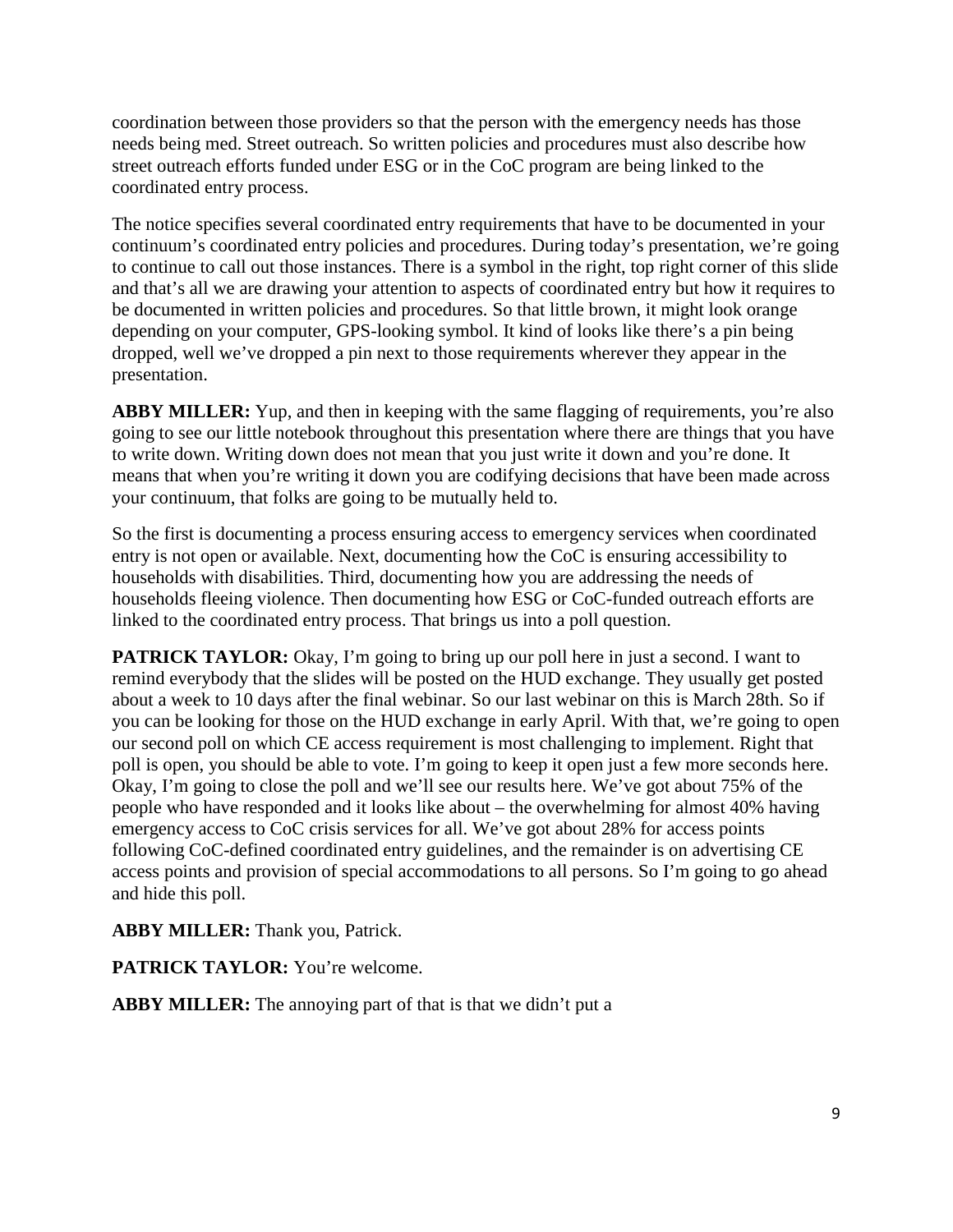#### **[00:35:00]**

select all on there. So for those of you who are ticking us, well that's on purpose, we just – we want to make you choose something. But in seriousness, I want to say about people having emergency access to crisis services, I think that this has been a common misconception and if you look in the notice, we've tried to write it in a way that is clear. Hopefully we got there, but it doesn't mean that you have to have a crisis bed available for every person. Like we're not advocating for an increase in your crisis response system because of coordinated entry. What it means is that coordinated entry does not become a barrier to accessing those existing crisis response as whatever they are. So for instance, if you have a coordinated entry that's open – and this is not necessarily something we would advocate. But if it was open 9:00 to 5:00 and people are coming in after 5:00, that you have now tied your emergency shelter beds into the coordinated entry, that means nobody can access your emergency beds after 5:00. That's a problem, that's a barrier that you have created through your coordinated entry process that we want you to avoid. Actually not want, require you to avoid; so just some clarification on that.

So then I think we're going to move to the second core element and I'm going to start with a question for Irene again. So for assessments, after a household access coordinated entry, then they're assessed, and we've gotten this question. "Does the standardized assessment process mean that all populations are assessed the same?" So Irene, do you want to walk us through assessment and help address that question?

**IRENE PERAGALLO:** Absolutely. Thanks Abby. So as we highlighted earlier, coordinated entry locations and models whether would be a phone, in person or online, must offer the same assessment approach and standard decision making process. So no matter which access points at which the participant presents, they're going to encounter the same next step.

So the same next step means that everyone gets assessed. But it could mean that all youth are assessed with a youth-specific tool, or all families with a family-specific tool. So standardized assessment simply means the use of one or more standardized assessment tools used to determine a household's current housing situation, their housing and services needs, risk of harm and risk of future or continued homelessness, or other adverse outcomes. Those five show populations that could have different access points can also have different assessments as long as everyone within the population gets the same one.

Another consideration is using saved assessments. So you're not using a single assessment just once, but rather only getting the information needed to prioritize and refer someone for that particular thing. We have another poll question in just a minute that gets at this. So if you have questions, hopefully we'll answer them in there.

The notice also requires CoC to train assessors at least once annually to make sure that all the staff administering assessments have access to materials that clearly describe the methods by which assessments are conducted. The training curricula should also include a review of the coordinated entry policies and procedures, a review of the prioritization process and the criteria for uniformed decision making. CoC has to distribute those training protocols and offer training at least once within 12 months of the publication of the notice, which we know just is this past January. So I'll hand it back over to you, Abby for some of these – for our notebook.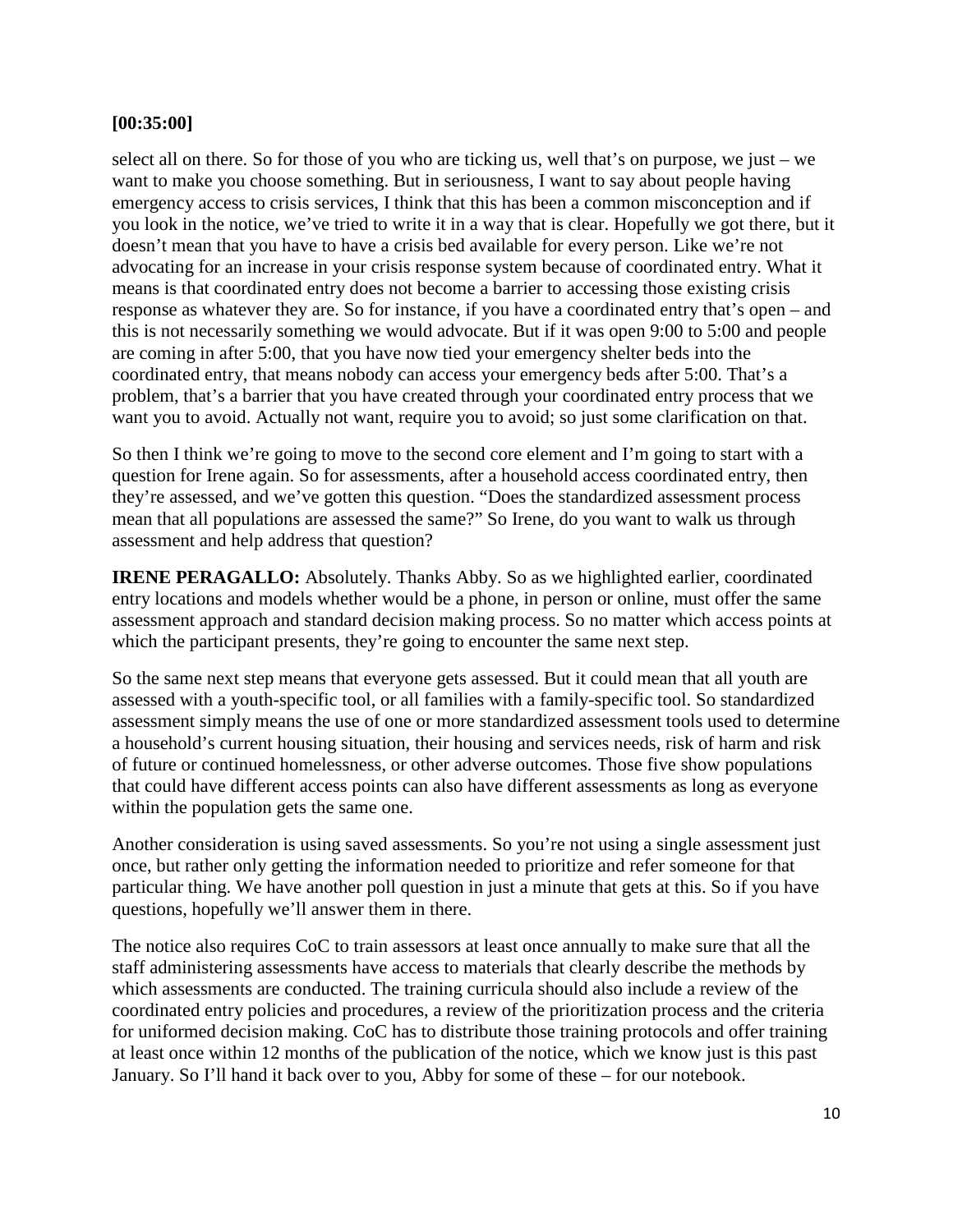**ABBY MILLER:** Thank you, Irene. Yeah, so if we go back to our notebook, there are a number of things that need to be documented in those written policies and procedures. The first is that CoCs have to document a criteria for uniformed decision making in the assessment process, and they have to make sure that people aren't screened out of assistance based on perceived barriers.

I'm going to give you a laundry list of perceived barriers that include the usual suspects, but there may be others. These are things like a household having too little or no income, having active or a history of substance abuse, domestic violence history, resistance to receiving services, the type or extensive disability-related service or support that somebody might need, a history of evictions, poor credit, lease violations, never having been a lease holder, criminal

#### **[00:40:00]**

record. There could be others, like I said, but these are the usual suspects that projects might unnecessarily place on households. The coordinated entry process is prohibited from screening folks out on those bases.

Next is the policies and procedures have to document how the coordinated entry information is protected using the same privacy and security protections extended to HMIS data. They must specify the conditions for participants to maintain their place in a coordinated entry prioritization list; this could also be called a master list by name list. If a participant rejects an option, programs may require participants to provide certain pieces of information to determine program eligibility only when the applicable program reg requires the information to establish or document eligibility.

Then CoCs have to establish written policies and procedures establishing the process frequency and curricula for assessor training. Again, that's to make sure anyone conducting an assessment has been trained to do so. So I believe that that takes us to our next poll.

**PATRICK TAYLOR:** Yes. This poll is around the different stages and a phased approach to assessment. So let me get that open for everyone. Now whether you're going to be using a phased assessment approach. All right, our poll should be open.

**ABBY MILLER:** Patrick, I would just add for folks. This is a "does" CoC use a phased assessment approach, but for those 25% of you, or those in the process of implementing, think about it as "will" your CoC use a phased assessment approach.

**PATRICK TAYLOR:** I'm going to give this just another few seconds. Okay, we've got about 75% of you have voted. So I'll look at the results here. So does or will your CoC use a phased assessment approach? About half of you are not sure, 34% say yes, and 17% say no.

**ABBY MILLER:** So, this is Abby. Sorry for the pause there. I'll just go over these and show, you know, if you wanted some additional information about what it means to do a phased assessment. If you think back to that system in context slide that we had at the beginning where a huge number of households were being diverted or prevented from ever experiencing homelessness. It may make sense, it likely does make sense, to have a diversion and prevention set of questions at the very beginning before somebody even touches the crisis response system.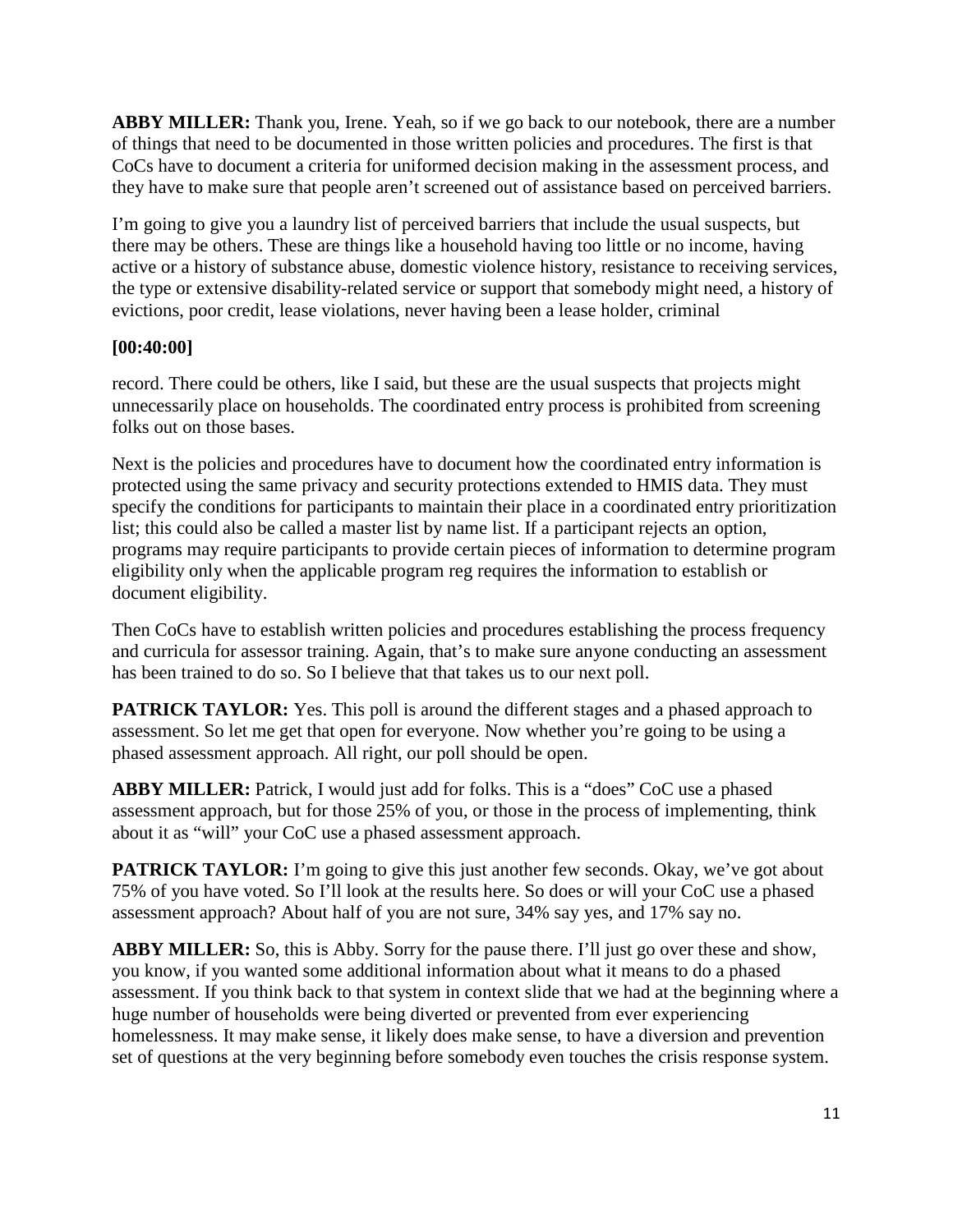Because they may not have to, and then at that point you could step onto further assessments. So I think we're going to move into the third core elements prioritization.

**IRENE PERAGALLO:** That's right, the third element of coordinated entry is prioritization. So let's cover what we mean by prioritization and we're going to clarify the requirements and talk about some additional considerations beyond the requirements. So here a collective view of the assessment process is used to prioritize households for assistance.

So in the midst of assessment, we're starting to build a picture of the client's needs and barriers in their housing history. That information is allowing us to focus on the prioritization piece. You will see in the notice that coordinated entry must, to the maximum extent feasible, ensure that people with the most severe service needs and levels of vulnerability are prioritized for housing and homelessness assistance, before those with less severe service needs and lower vulnerability.

**ABBY MILLER:** So, Irene, on Monday we had a question asking how do you know who has greater needs or vulnerabilities? I'll say HUD has provided really clear guidance for PSH through the notice on prioritizing persons. I will not read the entire notice name for you, but that's the one we put out in 2014 and then updated in

#### **[00:45:00]**

2016. But beyond that, CoCs are going to have to establish prioritization policies with input from their community stakeholders.

**IRENE PERAGALLO:** That's right, Abby, and the coordinated entry notice indicates a set of factors that could define prioritization, including significant challenges or functional impairments that require a lot of support to maintain permanent housing, high use of crisis or emergency services, shelter status especially among youth and children, vulnerability to illness or death, risk of continued homelessness, vulnerability to victimization like physical assault, trafficking or sex work, or other factors determined by the community that are based on severity of need.

What does it mean in your community to have the most severe need or be the most vulnerable? This can be tricky to set up. For instance, what highly vulnerable youth look like could be very different than highly vulnerable families or highly vulnerable adults. For adults, the CoC might determine that length of time in homelessness is the most important factor in determining vulnerability, but for youth it's totally different. The take home point here is that the CoC cannot set up prioritization principles that end up prioritizing one population over another once it comes to classes and they are being de-prioritized.

For instance, if a CoC established a prioritization principle that resulted single adults being consistently prioritized over families, that's discrimination against family status. Or people with a single disability prioritized over people with any other disability, or people of a certain race or color over those of other races or colors. These are all forms of discrimination whether they are intended or not. The same goes for national origin, sex and age. CoCs also prohibited from discriminating based on actual or perceived sexual orientation, gender identity or marital status.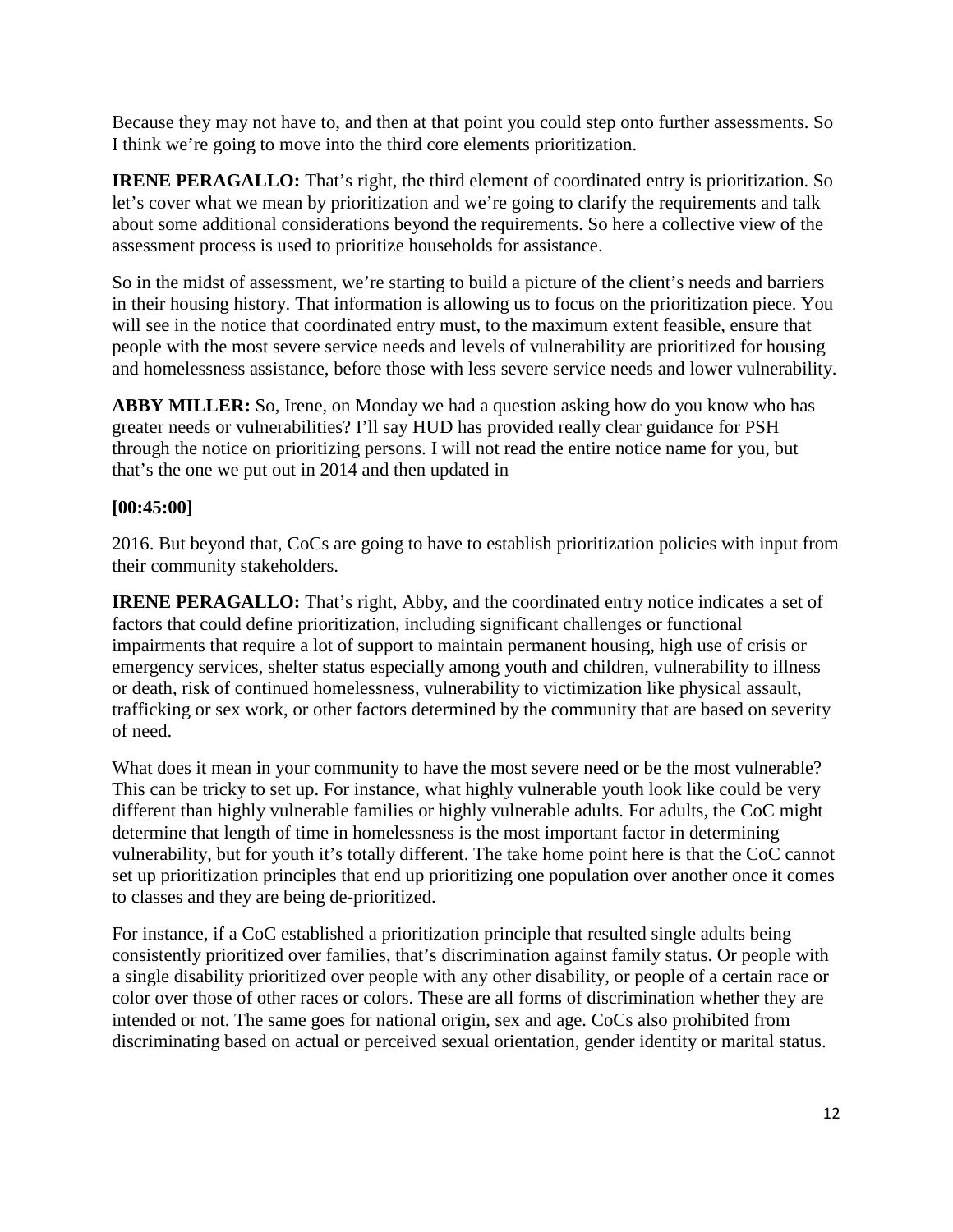So a lot of thought has to go into these prioritization principles to make sure that the CoC is actually basing the principles on severity of needs, and not just prioritizing a whole population over another population. I think this is another area, Abby, where a lot of folks had questions and I'm wondering if you could say a bit more about what it means to prioritize in a nondiscriminatory way.

**ABBY MILLER:** Yeah, definitely. I think the confusion that's come in in parsing the difference between prioritization and then the eligibility requirements for certain programs in the community. So for instance, the PSH project that requires documentation of disability. So I'll just paint this difference for you.

The coordinated entry process cannot prioritize all people with mental illness over people with other disabilities. Even though you might have projects that are permitted to limit services to people with mental illness, that doesn't mean that you're entire community's prioritization gets structured on that. So a non-discriminatory prioritization means that you are prioritizing based on the level of support needed, not simply the presence of a diagnosis.

So, to skip ahead a bit to referral to carry this thought through, if you have a prioritized list, and let's say you have 10 people on your list, and you have a PSH unit open up that is dedicated, let's say, for someone with severe and persistent mental illness and you go to your list of 10 folks. If the first person on that list should have a severe and persistent mental illness, which is an eligibility criterion for that project unit; if you have to go down the list five people, then that person is who would get offered that unit. Because they possess the characteristics that are required to be eligible for that project.

That does not mean that you are prioritizing that person first. The prioritization happens before referral. So I'm hoping that that paints it a little clearer. It's thinking about prioritization from a community perspective, versus from project eligibility. So I'm guessing that that might be a good time to pause for a few questions. Patrick, do we have some questions?

**PATRICK TAYLOR:** Yes, there are a couple of questions we're going to read. The first one I've got here says this, "Can you speak to the distinction of agencies' responsibilities as an entry point, and their responsibilities as an agency?" We've run into a lot of local confusion about this.

ABBY MILLER: Irene, do you want to take that?

**IRENE PERAGALLO:** Yeah, I'm happy to. So I think it's a really important question and we referenced it just briefly earlier, and it's really worth noting with more time.

## **[00:50:00]**

So I think what we were alluding to earlier is for example, if your emergency shelter is also acting as an access point for your coordinated entry, you have to be mindful that just because someone presents at your shelter for coordinated entry, doesn't mean that they would be automatically referred to your program, because they presented at your access point. There needs to be a consideration of staffing, or resources, or even with, you know, how that process might go. It also doesn't mean that they wouldn't be then to kind of put in accessing your crisis response emergency shelter by that time. But it's important to note that there is a distinction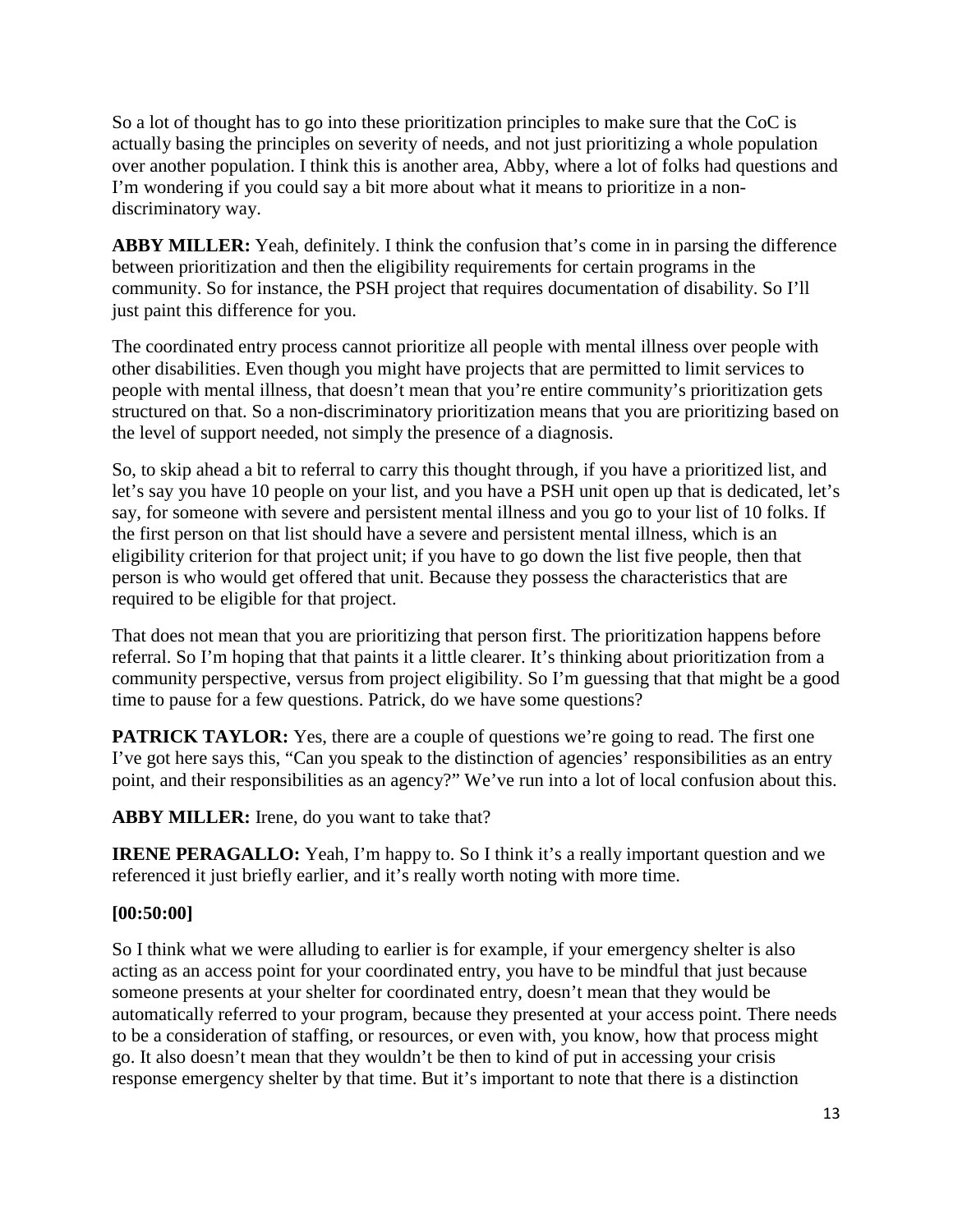between acting as an access point, and then the basic services that your agency might be carrying out in tandem to having either assessors come on site to do assessments or having operating hours at your shelter with assessors versus your normal management staff or sometimes those are the distinctions, assessors versus other staff. Or if you have staff doing both responsibilities, understanding that clear distinction of I'm doing an assessment and I'm going to do it using my standard decision-making process for the next step for this client, and not thinking from an agency perspective. That we have a bed, I'll just go ahead and move this person there as the next staff, or making any other decisions from the agency perspective. Abby if you want to add anything please feel free.

**ABBY MILLER:** No, I think that's great, thank you. I'm just looking at time, so I think that we should continue moving. We're going to have a couple more breaks for questions but we should keep going with prioritization.

**IRENE PERAGALLO:** Okay, so hopefully prioritization is a little bit clearer. Keep those questions coming in, of course. I want to go over a few requirements associated with prioritization. Let's go back to the assessment process when you are collecting information through the assessment tools. The assessment is one source of information about household needs, but it might not produce all the information necessary to determine prioritization. Either because of the nature of self-reporting, or information that might be withheld, or circumstances outside the scope of the questions.

For these reasons, it's important that case workers and others working with the household have the opportunity to provide additional information through case conferencing or another method of caseworker input. It's important to remember, however, that only information relevant to factors listed in the coordinated entry, written policies and procedures, may be used to make prioritization decisions. That has to be consistent with written standards governing CoC and ESG funded projects. You may find that in establishing prioritization principles that your written standards may be updated to ensure consistency.

I know a lot of communities use a community-wide list generated during the prioritization process. Sometimes it's referred to as a by name list, an active list or a master list. What we're talking about, you know, a community wide list that's used during prioritization. So that list is not required but it can help communities effectively manage an accountable and transparent referral process.

So if you're using a community wide list, your CoC must extend the same HMIS, data privacy and security protections prescribed by HUD in the HMIS data technical standards to that, you know, by name list, active list, master list data, whatever you might call it, but those data protections in the HMIS data technical standards should be extended to our community-wide list data.

**ABBY MILLER:** Thanks, Irene. So we are back to our notebook. So the things for prioritization that need to be written down and documented. The first is a specific definable set of criteria that you make publicly available and applied consistently across populations. Next is documenting the factors and assessment information with which prioritization decisions are made. Then, identifying you CoC's emergency services. That includes domestic violence shelters, drop-in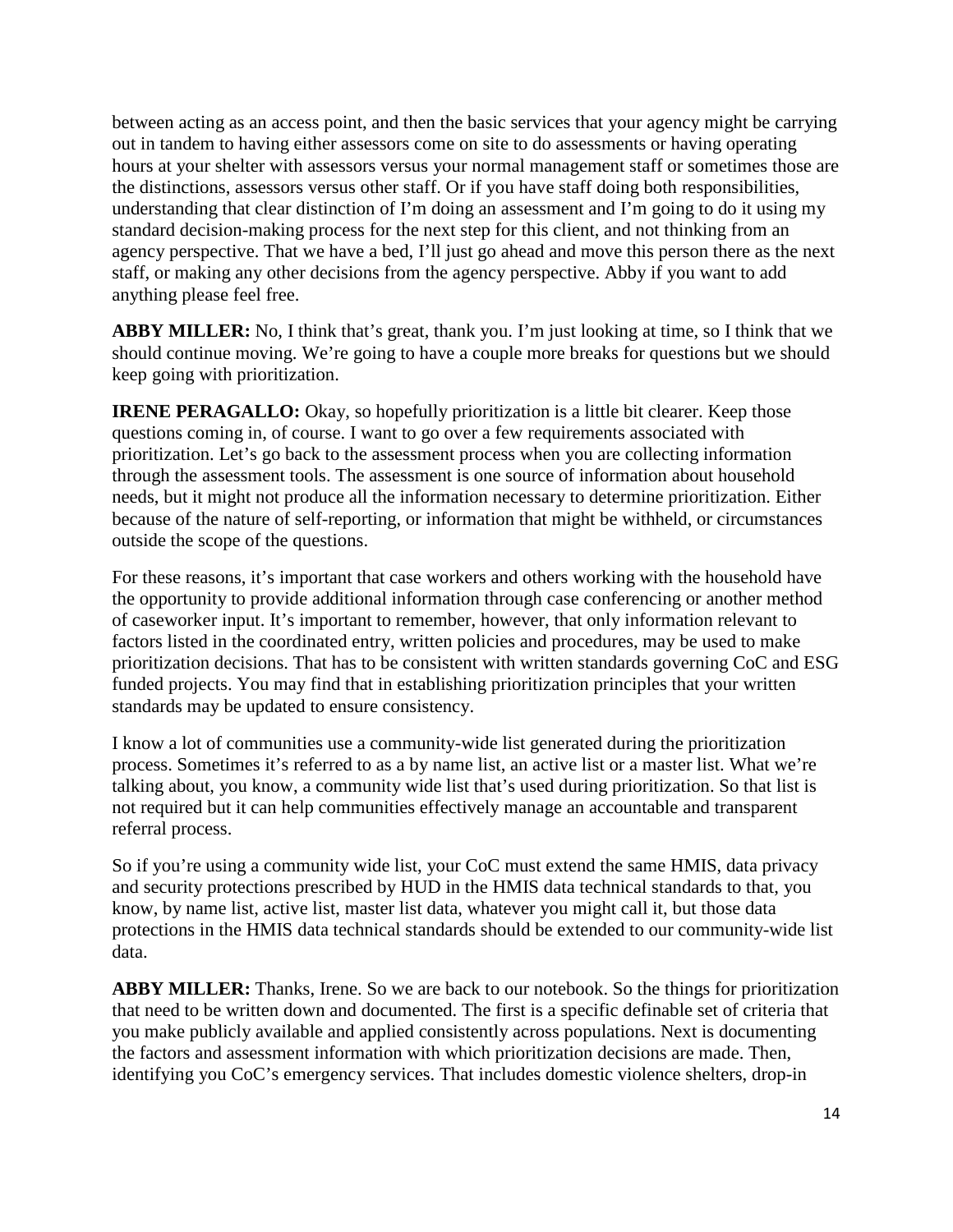centers, emergency shelters, other crisis residential programs where people will need access during off hours. Next is ensuring clients understand how to file a discrimination complaint, and then finally making sure to document your CoC's plan for managing priorities when clients reject referral options. Then we have another poll for you all, Patrick?

**PATRICK TAYLOR:** All right, here's our next poll. I'm going to open up on your CoC prioritization process incorporates which approach? Again, like with the previous poll, if you haven't yet started which approach are you planning

## **[00:55:00]**

to incorporate? We've got the voting as open. Too bad we don't have the jeopardy theme song going while you're voting, but I'm not going to sing for you today.

**ABBY MILLER:** We've really missed out on that, Patrick.

**PATRICK TAYLOR:** We've got about 60%, so I want to open this up for just a few more seconds here. All right, I'm going to go ahead and close this and share the results with you.

Okay, so it looks like two-thirds of you are going to be using some combination any or all of the above; whether that be a standardized decision assistance tool, locally defined factors and scoring or case conferencing. I'm going to close this poll.

**ABBY MILLER:** Thanks Patrick.

**PATRICK TAYLOR:** You're welcome.

**ABBY MILLER:** Some combination of any or all of the above is great. I think for those of you who have selected were using locally defined factors and scoring, it's really important to make sure that those are well vetted. To make sure that the people with the most severe needs or vulnerabilities are being prioritized. There's definitely information in the notice and in the selfassessment for you to look at there. So this takes us into our fourscore elements referral.

**IRENE PERAGALLO:** So, we're here. We've talked about access, we've talked about assessment, we've talked about prioritization and the next step is, you know, where clients are referred to a project.

So what's required of a referral? First, it has to be uniform for all beds, all units and all services available at participating projects. Which, just to remind you, must be all CoC and ESG funded projects, but hopefully extends well beyond that to pull in other mainstream housing and services. For example, it might be your housing authority or maybe a funded agency that you're working with.

Second, the coordinated entry should not be screening out for potential project participants based on perceived barriers. Abby gave us that laundry list of those kinds of perceived barriers earlier. But if the project hasn't lowered their barriers, there is a break in the chain. So what happens when an agency rejects a referral? Something that your continuum has to consider.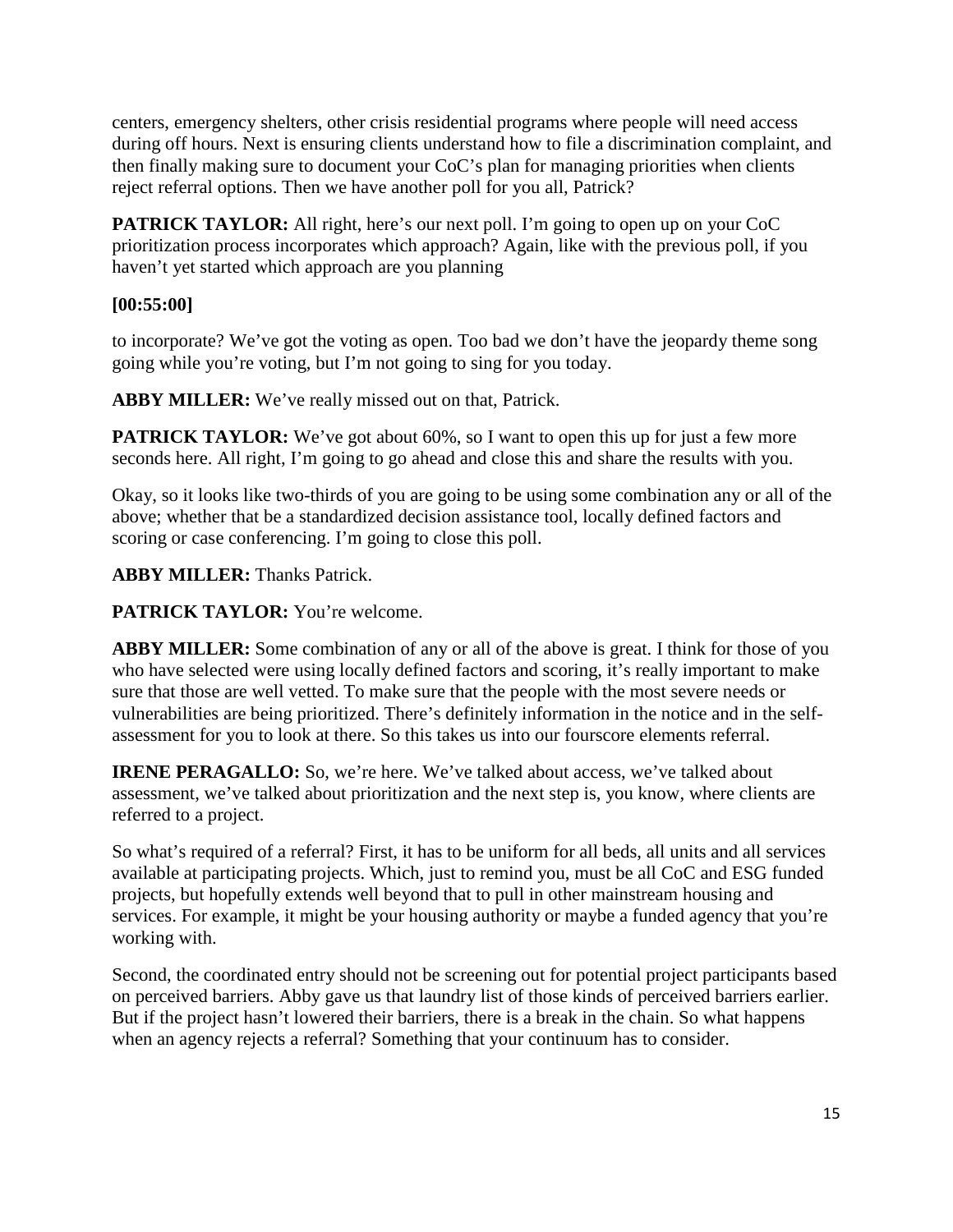CoC and ESG program recipients and sub recipients use the coordinated entry process as the only referral source for which to consider filling vacancies. So we also refer to this as closing the side doors. Basically, if your project gets referrals from a bunch of different sources, you have no way of knowing whether the people being referred to have the most of their service needs. So closing the side doors means that you have to  $-$  that you as a provider participate in establishing prioritization principles as part of the broader system of care, and then you rely on the coordinated entry process to reliably follow those principles. So that you know you're getting referrals of the people who most need what you have to offer.

**ABBY MILLER:** Thanks Irene. I would just add one additional thing here, that this referral component, if you've got a chance to read the notice, you'll see that we have a set of recommendations in there that talk about client-centered approaches. The referral component is an area that provides a really important opportunity for the CoC coordinated entry process to support client-centered approaches.

In particular, participant autonomy. That means that you want to make sure to consider a participant's preferences and goals when you're identifying referral options. This could be the participant has a particular neighborhood or even building that they feel is really well positioned to support their housing placements and success. Others may for various reasons want to avoid particular neighborhoods, and that's also an important thing. I just wanted to add that in there.

Then I think that we can go to our notebook. So the first is documenting the assessment, vulnerability and need-based factors that you use to make prioritization decisions. The second is include a process by which individuals and families can appeal those referral decisions. Then to document the protocol for participant rejection of a referral. You might be noticing some of these are shades on

#### **[01:00:00]**

a theme or we're repeating them across the policies and procedures, so that you can start to kind of wedge these together in your mind. Okay, so then we have one more poll and then we're going to take a few questions.

**PATRICK TAYLOR:** Okay, we're going to go to our last poll about projects that don't receive CoC or ESG funding. I'm going to launch that. Okay, I operate a project that receives no CoC or ESG funds, must I only accept referrals from the CoC's coordinated entry referral process? I'm going to keep this open just for another moment.

ABBY MILLER: Patrick, are you sure we can't tempt you for the jeopardy theme? I would love to hear that.

**PATRICK TAYLOR:** Be careful what you wish for. All right, I'm going to close this out now and share the results with everyone. Okay, so must I only accept referrals from the CoC's defined coordinated entry referral process if I do not receive CoC or ESG funds? We have 10% saying yes, about 60% saying no and 30% say it depends.

**ABBY MILLER:** So, all projects regardless of funding source are not required to accept coordinated entry referrals, but it can depend. The CoC could establish referral protocols that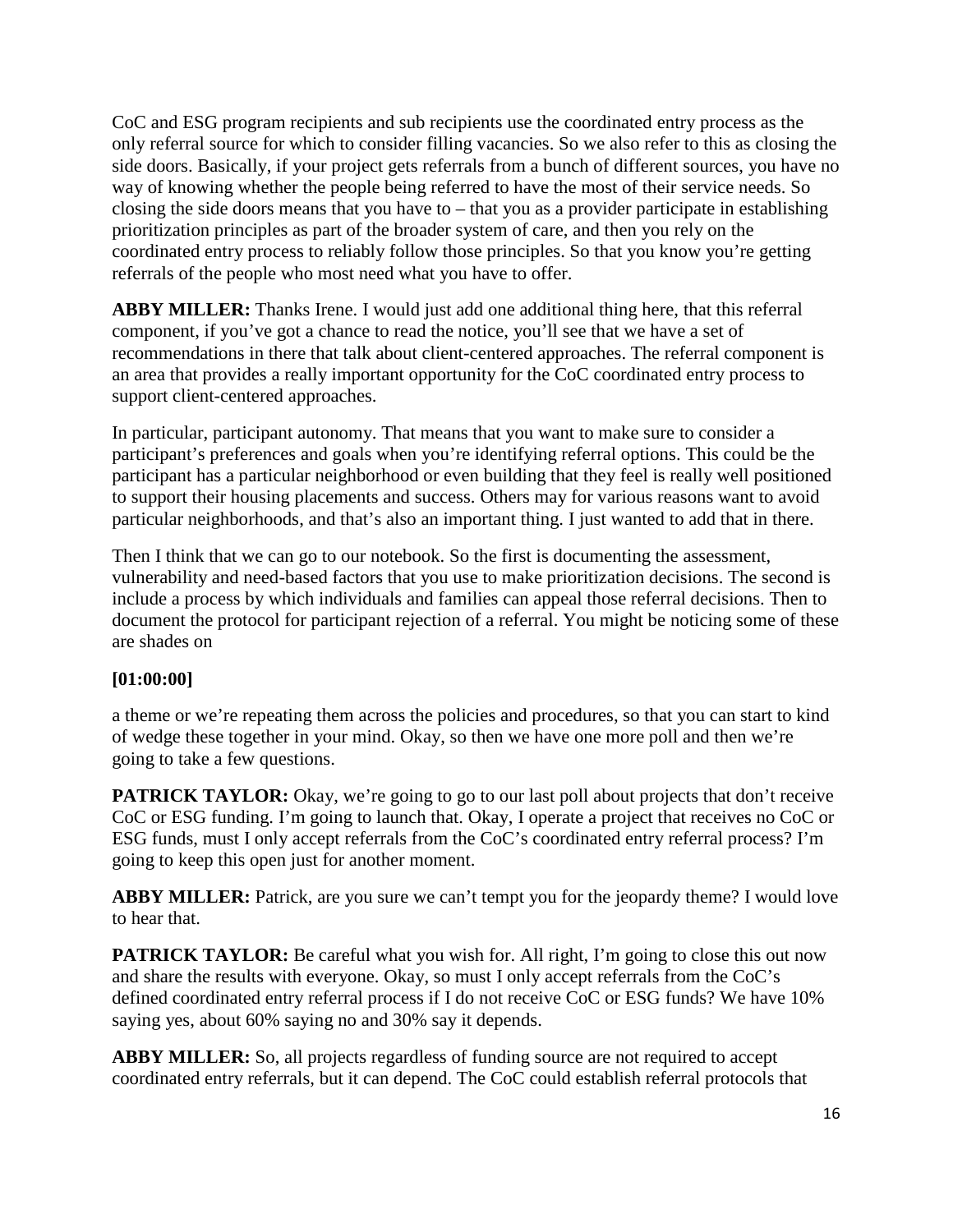extend those requirements. But by the HUD notice that has just gone out, agencies who don't receive HUD funding are not obligated to accept referrals. So the answer is it depends. But in terms of our particular requirements, they do not. So then we have time for some questions. Patrick, I think hopefully you have a couple lined up. I have been seeing them roll in.

**PATRICK TAYLOR:** There are a couple lined up, and again as a reminder, if we don't get to your questions, and there are many, you can ask them via the HUD exchange ask a question portal. This question is about prioritization and the question says, "Can you address the role of total length of time a household experiences homelessness and prioritization? Especially for chronic homeless adult-only households?"

**ABBY MILLER:** Thank you, Patrick. So this is a- this answer sort of is multi-faceted. The length of time is a really important factor if you're well versed or even mildly familiar with the PSH prioritization notice. You know that that plays a big role in those orders of prioritization in there. That is because at the end of the day the folks who have been on the street the longest or cycling in and out of your shelters, they are the ones who are going to be the most – sorry not most, least likely to end their homelessness on their own. So they are very high candidates for PSH units.

The other thing though that I want to point out is that there is an added benefit to focusing on folks who have been homeless the longest in your system, and that is that you are going to see an immediate substantial decrease in your community's average length of time homeless for your system performance measures. That's not on accident. We designed those system performance measures to highlight this practice, because it is so important. Patrick, can we take one more question?

**PATRICK TAYLOR:** Yes, let's take one more question, and this one is on disability. It's sort of a paradigm and I will put them together. First part is, "Are CoCs allowed to request disclosure of disabilities info, even given that they can't require this?"

#### **[01:05:00]**

The second part of that is, "Does 'cannot require disclosure of a condition' mean that many of the health-related questions and various VI-derived tools are no longer permitted?"

**ABBY MILLER:** Thank you. I'm also seeing one more in this list of questions – it's just sort of like I'll just pack in on there and fill it out, which is, "How can we be in line with HUD's universal data elements, since you asked or you require disability to be asked there?" So the important thing here is – you know, back when I was talking about the difference between prioritizing based on disability versus recognizing eligibility criteria that might be disability specific.

The same kind of goes here, it's what you're using the information for. So when you are going through an assessment – and a number of you are also asking about the VIs for that, and I'm familiar with the questions on there. So you'll note that the questions are asked in such a way to say "does your fill in the blanks," you know, whatever the question's asking about, does it – has it gotten in the way of you maintaining housing and after? Has it been a reason why you've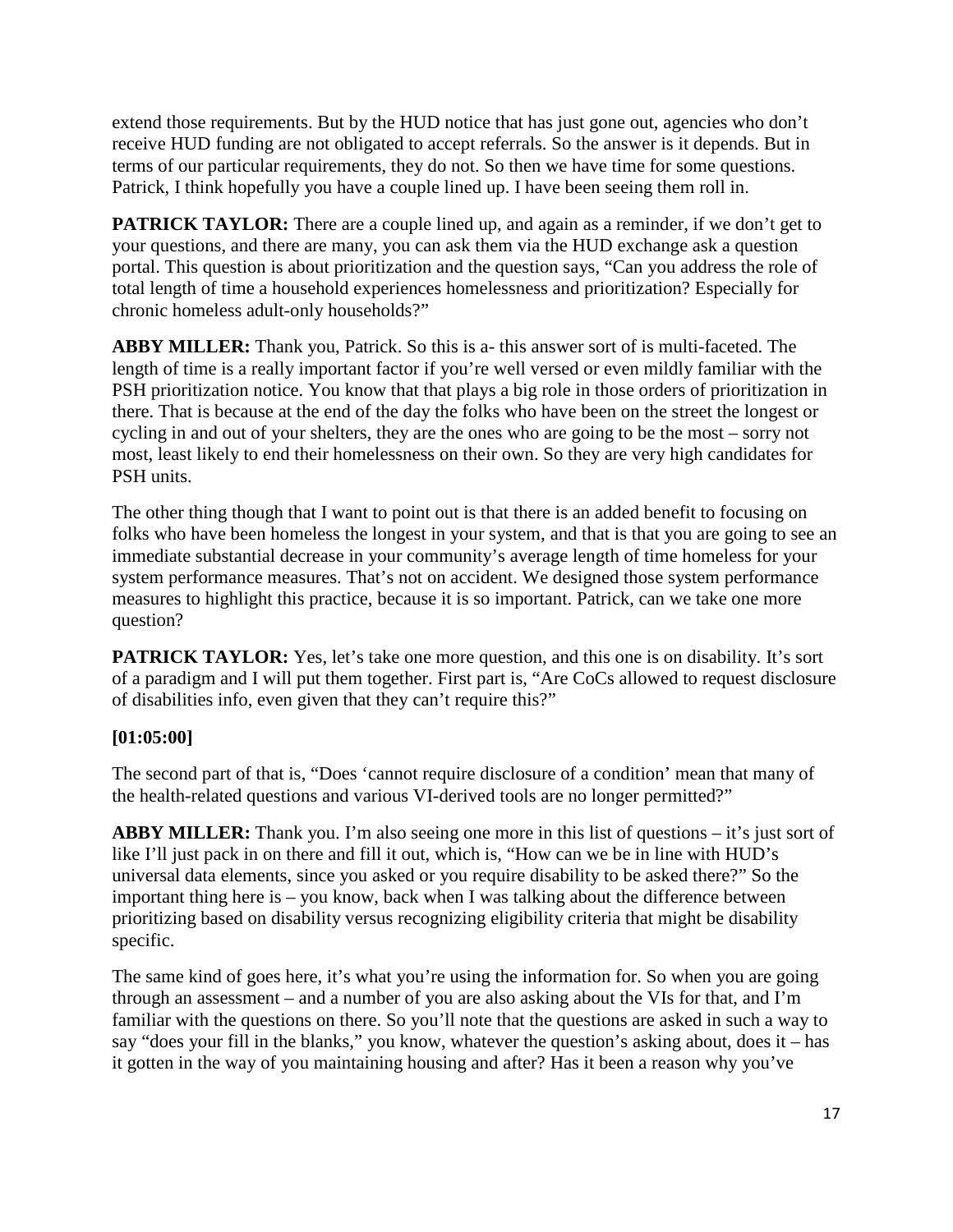become homeless before? That gets at the level of need, the level of support that somebody might need to maintain permanent housing.

I know that's a very different thing from having a diagnosis. So while you do have to fill in the universal data element on disability, filling that in and asking somebody for that information is not the same as asking them questions about the barriers to them maintaining housing. So you can ask about disability, you can fill in 3.8 disability, yes/no.

But when you are assessing somebody for their housing barriers to get towards prioritization, that is a different function. So you're probably using a different set of questions and if you look at the wording of the questions, it's very important to be sure that you're asking about a housing barrier and not a diagnosis.

Now, I know that that probably just raised more questions for some people, and I will preview that we are working on a resource that is specifically about this, because it is very complicated. I promise you, we're not trying to make it complicated, it just kind of is. But we know that everybody wants to be in compliance with the fair housing act and other civil rights laws, and you also want to serve people who have the most severe needs. So we are working to provide resources to you, to make sure you're doing that correctly. I think we should probably keep moving on just for time's sake and get into our infrastructure elements.

**IRENE PERAGALLO:** Sounds great. Okay, and thanks for that, and thanks to you all for your questions. Now, we're turning our attention to our first infrastructure element, which is planning. There are many questions to think about when you start planning. We will highlight just a handful of considerations here.

So a plain coordinated entry process can be challenging, as you begin collaborating with partners to organize, basically organize your crisis response system. We recommend that you start by convening all the important stakeholders in your CoC and agree on us guiding vision for your community.

Now, I know about a quarter of you on the call are in that planning and beginning stages and some of you are still planning but may have some pieces implemented. This is a nice refresher, maybe something that might help you, but not necessarily something you need to turn back the wheel of time and start over with. So just keep that in mind as you're constantly really planning to make coordinated entry better.

You will need access participation from a full range of your CoC partners to achieve this goal. So while those listed here on the side are by no means the only key partners, they're still essential. So that means doing things like coordinating your outreach teams with existing access points, or making sure that service providers and shelter operators are making services equally accessible to all participants.

It might also mean doing things like engaging housing providers to prioritize homelessness, reduce the barriers and prioritize serving the most vulnerable populations. It means connecting people to mainstream benefits, to ensure that they have access to all the resources and services and income supports to promote long-term housing stability.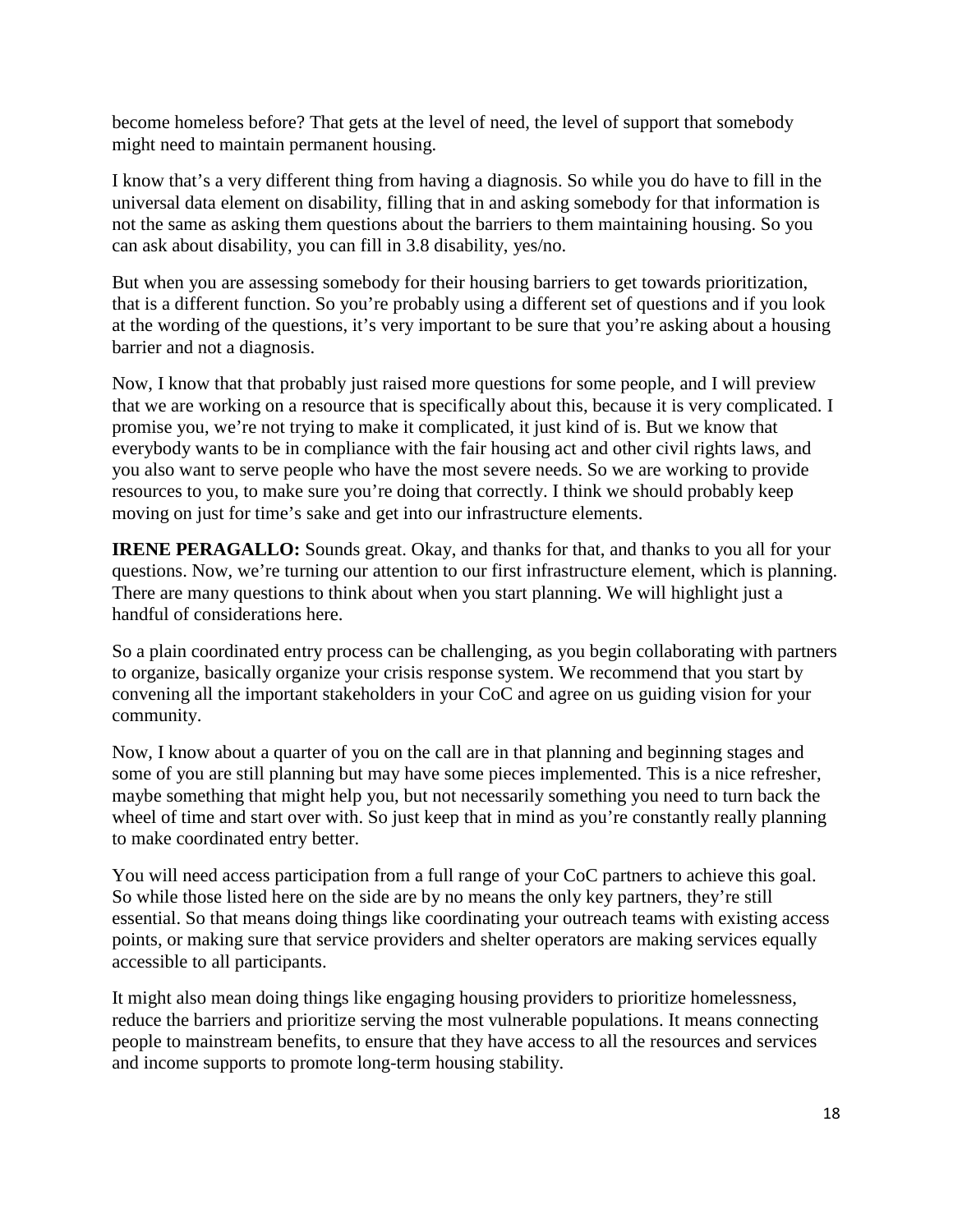Now that you have all the necessary partners engaged, you'll want to agree on a set of guiding principles for your coordinated entry. Systems change work is difficult

## **[01:10:00]**

and that's essentially what you're doing when you're doing coordinated entry. It's just unchanged. Their CoC will very likely experience conflict or confusion or disagreement about exactly how to implement a manager system. Guiding principles can play an important role in helping communities navigate these complexities and resolve these differences, the touchstone they go back to.

You also want to define system gaps, and you can do that by assessing projected inflow into the crisis response system, compare it against the array of housing services available to serve that projected demand. When you identify those gaps, then you want to define a set of goals to adjust them. These goals can be about serving a priority population, achieving greater system efficiency, or improving system performance.

Finally, define a set of operational standards that will guide the processes of your coordinated entry approach, and make sure those standards are shared and transparent. You've already been noting required policies and procedures as we've been mentioning them through that, so we're going to go ahead and continue to add to that list.

I'll give Abby a break from notebook responsibilities, and lead us through the notebook here for planning. You want to make sure to include general operating guidelines, and these should include the geography covered by the coordinated entry, participation expectations for CoC partners, the training and support offered to assessors and coordinated entry participants, and how the CoC will manage the day-to-day decision making processes required to operate coordinated entry.

We already mentioned expectations around existing CoC programs and standards that will inform the development of your coordinated entry policies and procedures, and you will also need to consider how coordinated entry will ensure equal access to CoC housing and services for all persons.

Our next infrastructure element is management and oversight. So designing a system approach and keeping it running smoothly and efficiently will require the CoC to define a process for decision making, management and oversight. So even if you had all the required elements and you've identified its best practices, you will still need a way to keep all those elements running smoothly. So each CoC will need to define a CoC governance and operational management approach that addresses all the local needs and preferences of that CoC. So that doesn't dictate who should do this or how, you know, this management oversight should be structured. So it's really critically important that the CoC clearly establish how coordinated entry management decisions will be made and how or who will provide oversight of the coordinated entry process.

There are some things that you should be asking. For example, you will need a process, including a designated entity for developing, adapting and revising major coordinated entry design elements and policies. Who sets performance measures for coordinated entry operators and partners? Who monitors performance and ensures compliance? Who resolves conflicts and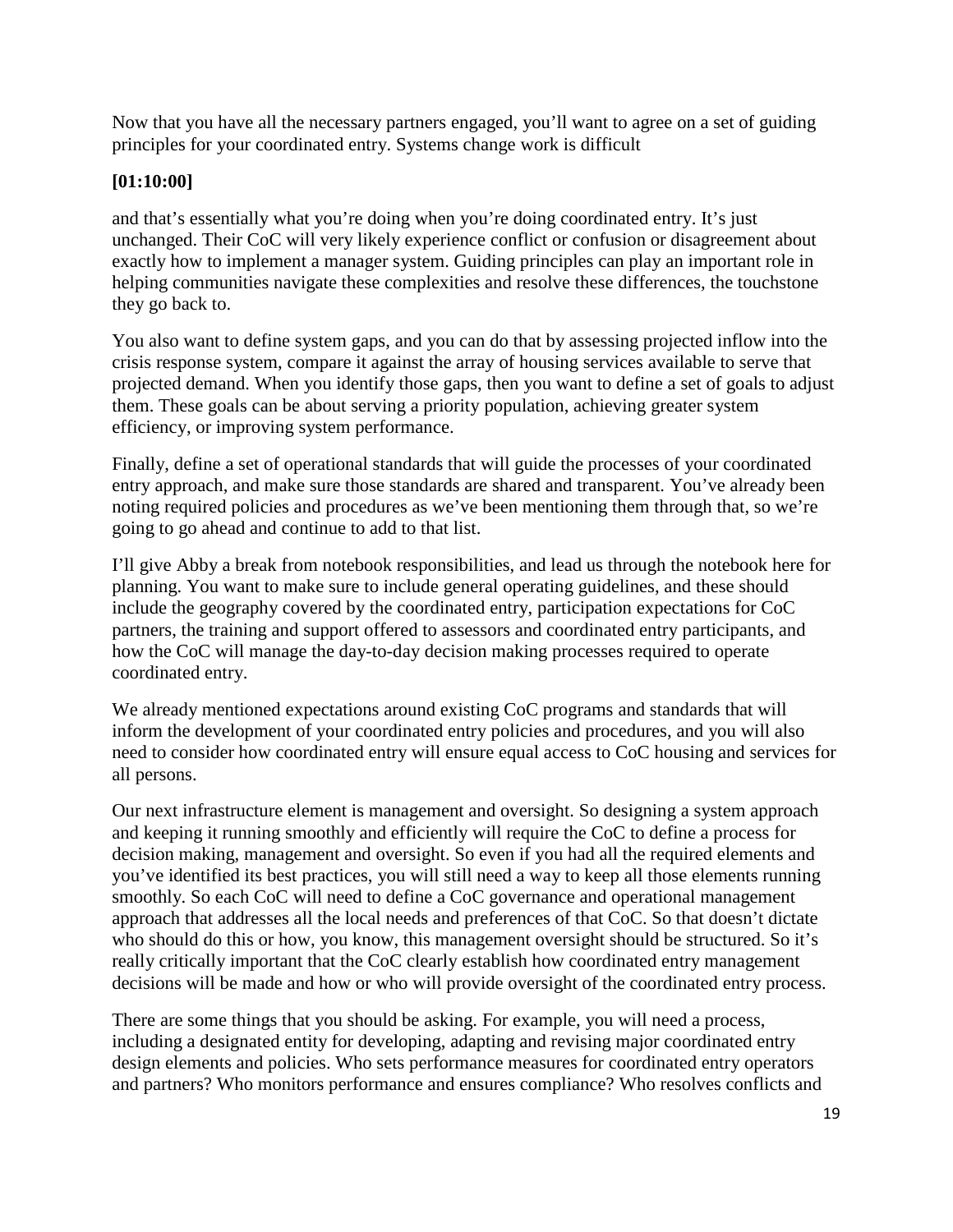how? Most CoCs will find it really useful to explicitly identify whether it's a person, entity or committee to address these management considerations.

**ABBY MILLER:** All right, thanks Irene. Since I enjoy this like role of a data geek in our office, I'll take the next infrastructure element on data and data management in particular. So a lot of information gets collected and managed through this process, as you can imagine, or as you know. HUD does not require that CoCs use their HMIS to manage coordinated entry data but many, if not most, CoCs find great utility and benefit by using their existing HMIS infrastructure to support this. So we're going to look at a couple of those coordinated entry functions that involve data. First is, at nearly every step of coordinated entry, data is collected, managed, shared and used to evaluate results, used to documents needs and preferences. From the initial contact with the participants, coordinated entry access and assessment staff are beginning to document client characteristics. Their attributes, their needs, their preferences, and then this information is likely captured in HMIS for many CoCs, although again it's not required that CoCs do that. So other CoCs may create and manage a by-name list or master list outside of the HMIS environment or inside it, to capture all of the folks experiencing homelessness. If you are capturing it outside of HMIS, some communities do the spreadsheet, others use virtually stored documents; the important thing is that whether you're

#### **[01:15:00]**

in HMIS or in a comparable or alternative system, or if you are using a virtually stored document, all client level information collected through this process must be treated just like you treat personally identifying information in HMIS. So the data and technical standards that govern client privacy, system security, data management protocols, have to be extended to other tracking system that are created for coordinated entry. This makes good sense because you are dealing with people's personally identifying information in similar ways, so it has to be similarly protected. Also, CoCs are going to be required to assess their coordinated entry approaches. So you have the data that's collected, managed and used for evaluation, so this could be clientfocused group results, client surveys, questionnaires of providers, all of that data containing client level information also has to be protected, secured and managed in some way. So then, looking at our notebook again, you will need to document ensuring adequate privacy protection for participant information. Defining protocols for participant consent to share data. If you're using HMIS, ensuring that all the users are trained and understand CoC privacy and security expectations. That you do not prohibit denial services if participants don't want their information shared. Obviously that's so that people are not being penalized by not participating in data sharing. Then our final infrastructure element is something we referenced applicable times and I just did, and it's evaluation. So the requirement is to do that evaluation at least annually, and there are a number of different things that you want to be considering for this evaluation. Is coordinated entry working for our clients, or people with the greatest needs able to resolve their housing crisis. Are they doing that efficiently? Are they being prioritized? Is coordinated entry working for homeless assistance providers? Do agency staff experience this to be more streamlined? Are they getting referrals best aligned with services and housing that they offer? Then on a larger scale, is the CoC achieving their original design principles that they identified. Finally, what system level changes have occurred as a result of coordinated entry? How are the CoC's system performance measures being impacted? Are fewer people becoming homeless? Is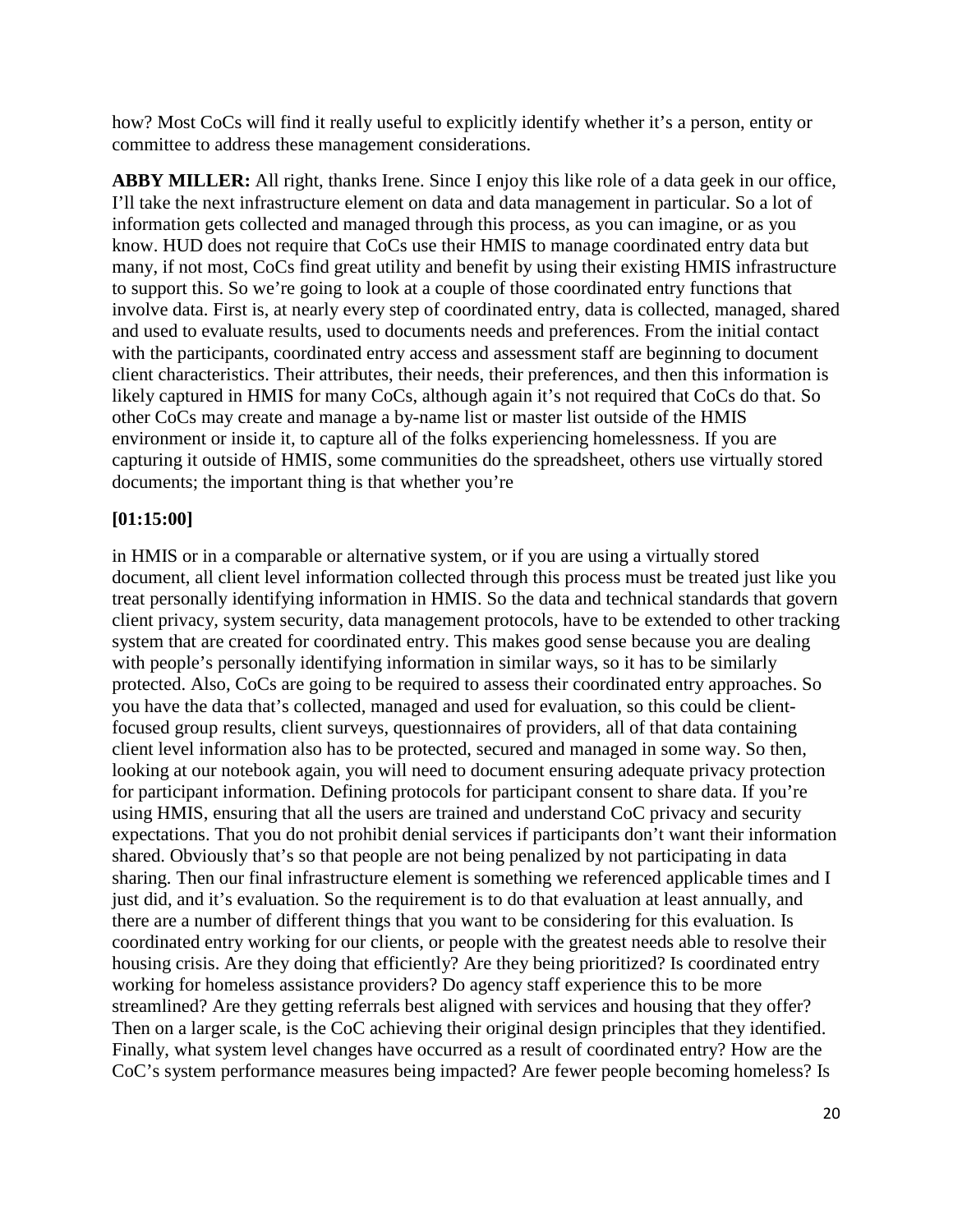the length of stay being reduced? Are permanent housing placements going up? Are participants maintaining housing more effectively and not returning to homelessness? So a connection to evaluating system performance measures in the context of coordinated entry is also very appropriate and recommended. So for our notebook, just make one here, that the policies and procedures have to define the frequency and methods by which coordinated entry evaluation will be conducted. I think we have time for a few more questions, maybe two questions before we wrap up?

**PATRICK TAYLOR:** All right, I've got one in here. This one's on prioritization and the question says, "If the policies and procedures are working as they should, what effect would case conference decisions be having on the outcome?"

**IRENE PERAGALLO:** I am happy to take that first – I've tried unpacking the question a bit and thinking about what we might be referring to. So policies and procedures are working as they should, then one of the elements that might be included is that an assessment, for example, might not be giving us all the information that we need in order to prioritize that individual or household. So as we mentioned earlier, there might be information that the client has not shared at the time of assessment or that there might be a question that we're not asking that gets to some information that will be valuable as part of prioritization. So if your policies and procedures are working well, then we know that there are other sources where we might be accessing additional information about that client, or that there might have been something shared with a caseworker, or other record that can be added, that may not have been in HMIS, to obtain a bigger picture and get all the information you might need in order to prioritize a household on the list. As long as things are moving according to policies and procedures, then we have a process in place

#### **[01:20:00]**

for being able to get the information that we need, to be able to prioritize that household.

**PATRICK TAYLOR:** Okay, our next question is about requirements in general and this is our hospitals, County mental health systems or PHAs, Public Housing Authorities, required to participate in coordinated entry.

**ABBY MILLER:** Irene you're doing that-

**IRENE PERAGALLO:** We're [INDISCERNIBLE] back to – oh, go ahead Abby.

#### **ABBY MILLER:** Keep going.

**IRENE PERAGALLO:** Excuse me so well getting back to a loophole question, right where we were asking folks about who is required and so the notice doesn't require entities who are not receiving CoC funding or ESG funding. So if you're kind of following the money, who is receiving CoC or ESG funding and then they're required, that recipients and sub-recipients are required to participate. But it might depend on how some local rules are established as to whether your housing authority for example might be participating or required to participate. So the idea is if they are funded, if they have project that's funded by coordinated entry, by CoC or ESG dollars, then they are required to participate in coordinated entry.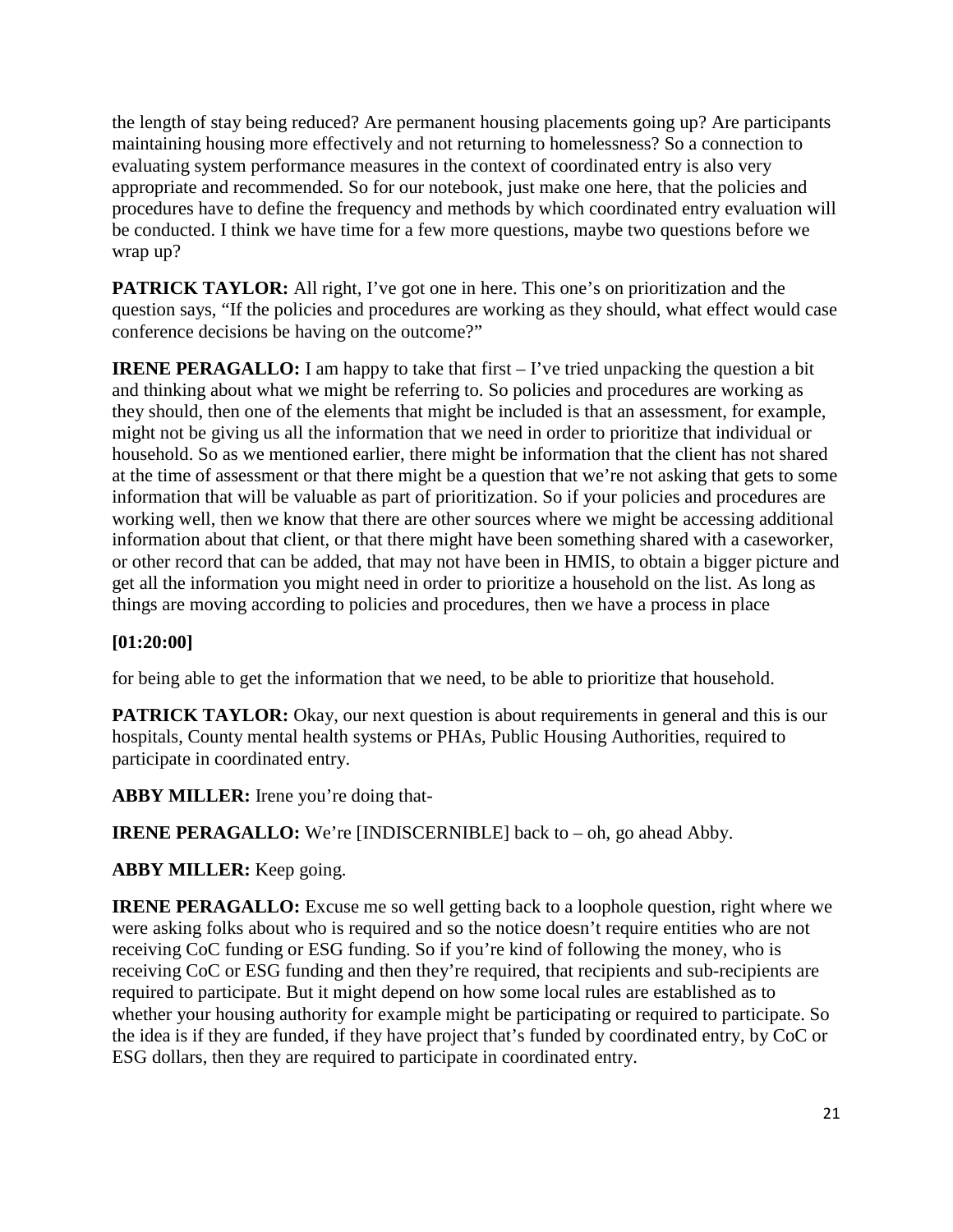**PATRICK TAYLOR:** Thank you. Abby, did you have anything to add?

**ABBY MILLER:** No, I think that's great, thank you.

**PATRICK TAYLOR:** Okay, we've got one more question we will do here. This is about prioritization and it says in a phased coordinated entry process, does there need to be prioritization at each phase? Or can prioritization happen at one particular point in the process like for housing but not shelters?

## **ABBY MILLER:** Irene, are you?

**IRENE PERAGALLO:** I'm sorry, I thought I was un-muted and muted myself at best. So looking through this in a phased coordinated entry process does there need to be a prioritization at each phase? Or can prioritization happen at one particular point? So that's a good question and I think what we'll want to know is what are we asking at each phase of assessment, and is it enough information then to be able to prioritize and move that forward? I think it's also helpful to know that as information is uncovered, the more we talk to a client – you know, Heather mentioned before it took a year and a half to get Mr. Jean Jacket into housing, so maybe in that year and a half of talking about housing, you know, we learn more information and we can update questions that we may ask and update that record, and that might help, you know, further prioritize a client or a household. But it's important to note that if you're just doing an initial triage and were assessing someone's crisis and what's right in front of them, would that be enough information now to be able to put on that prioritization list? Or will we need further information? So it does [INDISCERNIBLE] how much information do we need but not asking more information than we need, to be able to shift them over into that prioritization and thinking back to or question before, about the clients that we're trying to serve, to prioritize are those most in need, those most vulnerable and will that take a couple of sources of information to be able to prioritize them as best as you want. Hopefully that's to your question.

## **ABBY MILLER:** Yeah.

#### **PATRICK TAYLOR:** Great, thank you.

**ABBY MILLER:** And Irene, I'll just chime in and say it goes back to our earlier point that emergency services have to be accessible. You may choose to prioritize within there, but it depends on how high functioning your coordinated entry is, you know? Like in keeping with that notion of coordinated entry not becoming a barrier to people accessing services, but you may want to prioritize at different points along the way, it's definitely not something that happens all at once. All right, Patrick, I think you had just one more question?

**PATRICK TAYLOR:** I do. This one is also about prioritizations, and this says in small world continuums with one program per population, does centralized prioritization make sense?

**IRENE PERAGALLO:** I think I'm not sure about what we might mean by centralized prioritization. But if we're thinking about making, you know, prioritizing across this system, even in a small world continuum, even with one program. Then we would still want to prioritize as Abby alluded to earlier, if the criteria for the open bed might mean we have to go down by over six people on the list to be able to make that correct referral. But it would be important that